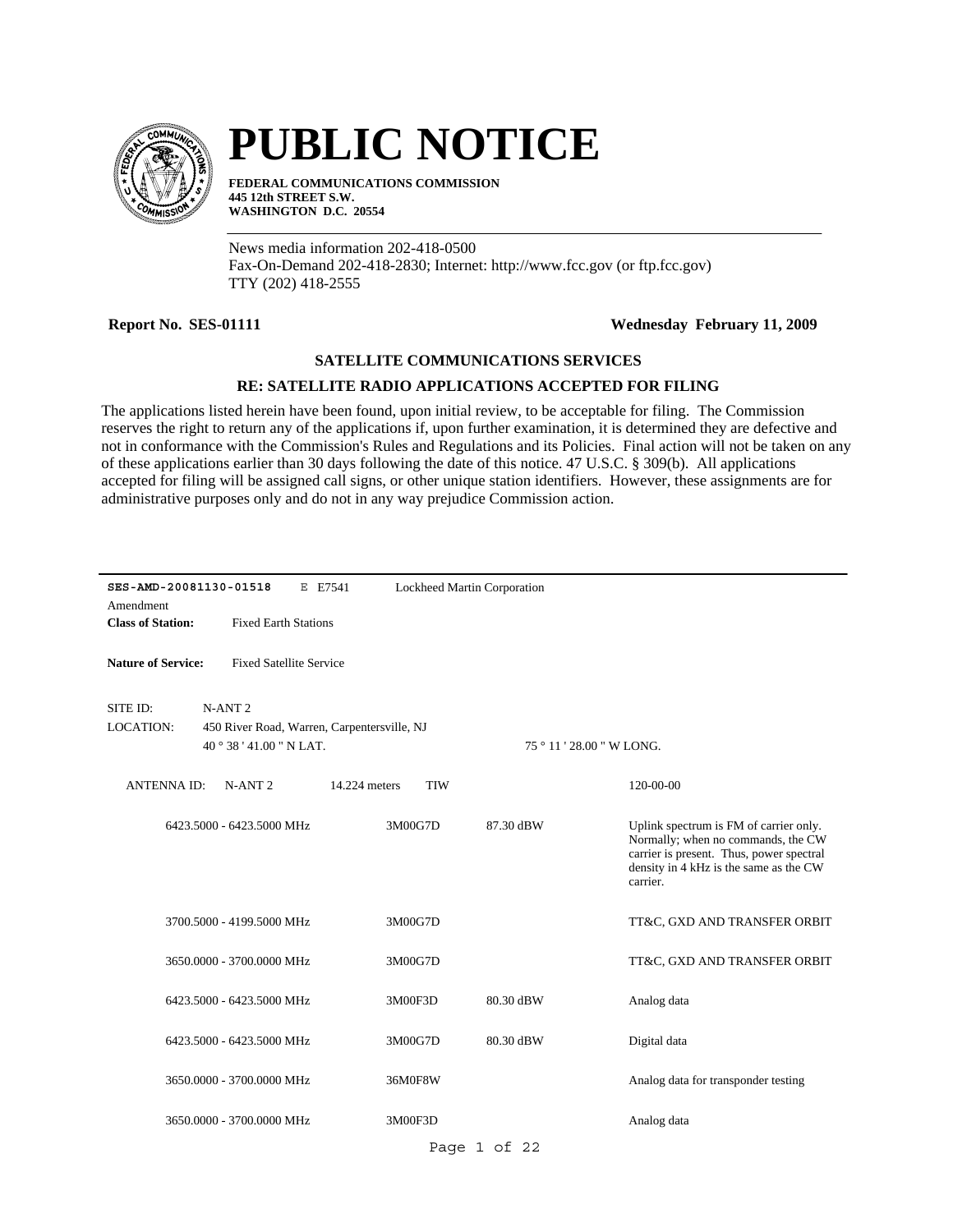|                       | 3650.0000 - 3700.0000 MHz                                                                     | 3M00G7D                             |           | Digital data                                                                                                                                                                                                    |
|-----------------------|-----------------------------------------------------------------------------------------------|-------------------------------------|-----------|-----------------------------------------------------------------------------------------------------------------------------------------------------------------------------------------------------------------|
|                       | 6423.5000 - 6423.5000 MHz                                                                     | 3M00NON                             | 83.60 dBW | When no commands are being sent, the<br>CW carrier is present. Thus, power<br>spectral density in 4 kHz is the same as<br>the CW carrier                                                                        |
| SITE ID:<br>LOCATION: | S-ANT <sub>1</sub><br>450 River Road, Warren, Carpentersville, NJ<br>40 ° 38 ' 39.10 " N LAT. |                                     |           | 75 ° 11 ' 27.80 " W LONG.                                                                                                                                                                                       |
| <b>ANTENNA ID:</b>    | S-ANT 1-C                                                                                     | 14.224 meters<br><b>TIW Systems</b> |           | 120-00-00                                                                                                                                                                                                       |
|                       | 6423.5000 - 6423.5000 MHz                                                                     | 3M00G7D                             | 90.30 dBW | TT&C, GXD AND TRANSFER ORBIT.<br>Uplink spectrum is FM of carrier only.<br>Normally; when no commands, the CW<br>carrier is present. Thus, power spectral<br>density in 4 kHz is the same as the CW<br>carrier. |
|                       | 3700.5000 - 4199.5000 MHz                                                                     | 3M00G7D                             |           | TT&C, GXD AND TRANSFER ORBIT                                                                                                                                                                                    |
|                       | 3650.0000 - 3700.0000 MHz                                                                     | 3M00G7D                             |           | TT&C, GXD AND TRANSFER ORBIT                                                                                                                                                                                    |
|                       | 6423.5000 - 6423.5000 MHz                                                                     | 3M00F3D                             | 80.30 dBW | Analog data                                                                                                                                                                                                     |
|                       | 6423.5000 - 6423.5000 MHz                                                                     | 3M00G7D                             | 80.30 dBW | Digital data                                                                                                                                                                                                    |
|                       | 3650.0000 - 3700.0000 MHz                                                                     | 36M0F8W                             |           | Analog data for transponder testing                                                                                                                                                                             |
|                       | 3650.0000 - 3700.0000 MHz                                                                     | 3M00F3D                             |           | Analog data                                                                                                                                                                                                     |
|                       | 3650.0000 - 3700.0000 MHz                                                                     | 3M00G7D                             |           | Digital data                                                                                                                                                                                                    |
|                       | 3700.5000 - 4199.5000 MHz                                                                     | 36M0F8W                             |           | Analog data for transponder testing                                                                                                                                                                             |
|                       | 3700.5000 - 4199.5000 MHz                                                                     | 3M00F3D                             |           | Analog data                                                                                                                                                                                                     |
|                       | 3700.5000 - 4199.5000 MHz                                                                     | 3M00G7D                             |           | Digital data                                                                                                                                                                                                    |
|                       | 6423.5000 - 6423.5000 MHz                                                                     | 3M00NON                             | 83.60 dBW | When no commands are being sent, the<br>CW carrier is present. Thus, power<br>spectral density in 4 kHz is the same as<br>the CW carrier                                                                        |
| <b>ANTENNA ID:</b>    | S-ANT 1-Ku                                                                                    | 14.224 meters<br><b>TIW Systems</b> |           | 120-00-00                                                                                                                                                                                                       |
|                       | 14000.0000 - 14500.0000 MHz                                                                   | 3M00G7D                             | 93.50 dBW | TT&C, GXD AND TRANSFER ORBIT.<br>Uplink spectrum is FM of carrier only.<br>Normally; when no commands, the CW<br>carrier is present. Thus, power spectral<br>density in 4 kHz is the same as the CW<br>carrier. |
|                       | 11700.0000 - 12200.0000 MHz                                                                   | 3M00G7D                             |           | TT&C, GXD AND TRANSFER ORBIT.                                                                                                                                                                                   |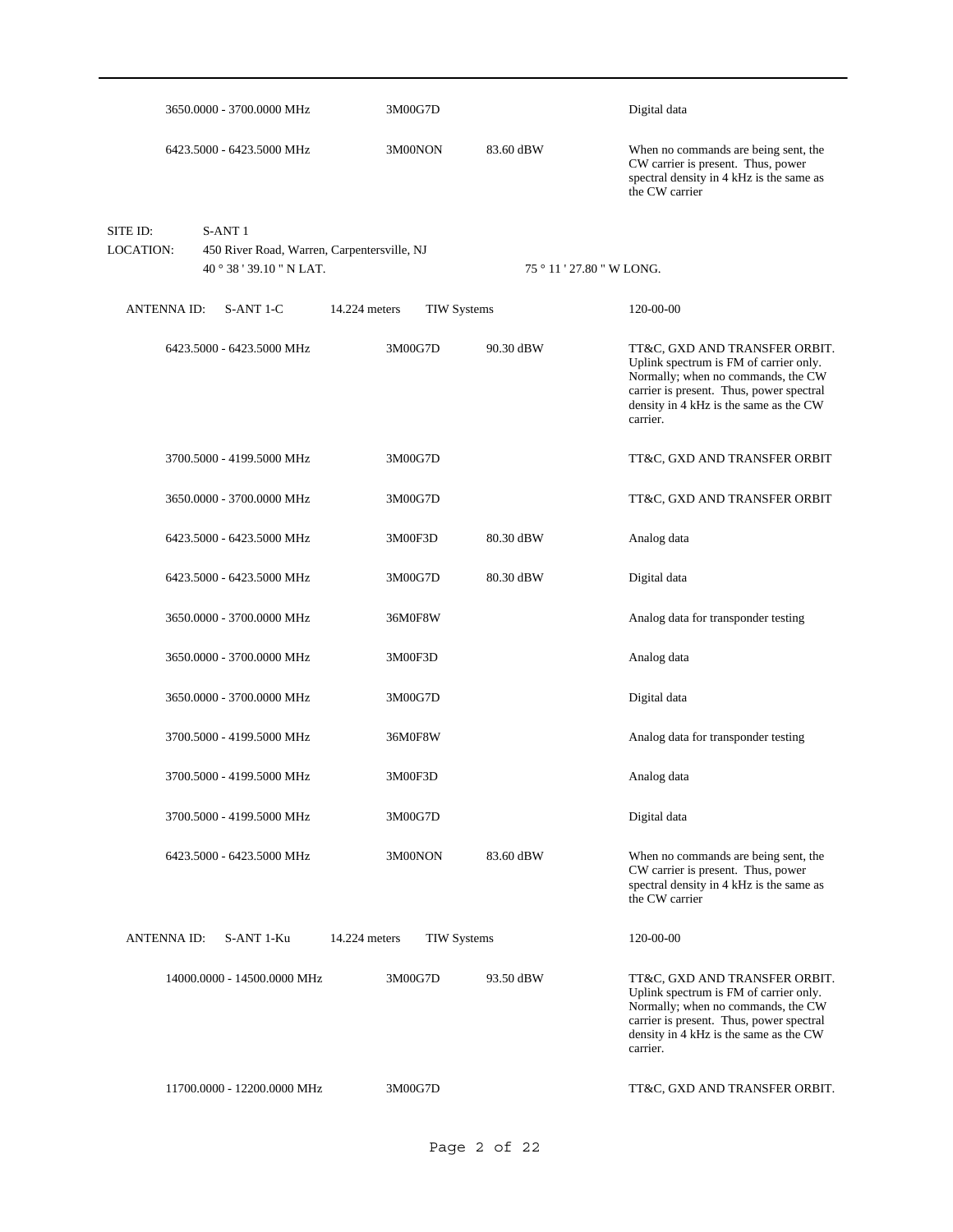| 14000.0000 - 14500.0000 MHz | 3M00F3D | 86.50 dBW | Analog data                                                                                                                              |
|-----------------------------|---------|-----------|------------------------------------------------------------------------------------------------------------------------------------------|
| 11700.0000 - 12200.0000 MHz | 36M0F8W |           | Analog data for transponder testing                                                                                                      |
| 11700.0000 - 12200.0000 MHz | 3M00F3D |           | Analog data                                                                                                                              |
| 14000.0000 - 14500.0000 MHz | 36M0F8W | 87.50 dBW | Analog data for transponder testing                                                                                                      |
| 14000.0000 - 14500.0000 MHz | 3M00NON | 90.50 dBW | When no commands are being sent, the<br>CW carrier is present. Thus, power<br>spectral density in 4 kHz is the same as<br>the CW carrier |

#### **Points of Communication:**

| N-ANT 2 - INTELSAT 805 - (304.5 E.L.) |  |
|---------------------------------------|--|
|---------------------------------------|--|

N-ANT 2 - INTELSAT AOR - (325.5 E.L.)

N-ANT 2 - INTELSAT AOR - (328.5 E.L.)

N-ANT 2 - INTELSAT AOR - (332.5 E.L.)

N-ANT 2 - INTELSAT AOR - (335.5 E.L.)

N-ANT 2 - INTELSAT AOR - (342.0 E.L.)

N-ANT 2 - INTELSAT AOR - (359.0 E.L.)

N-ANT 2 - PERMITTED LIST - ()

S-ANT 1 - ALSAT - (ALSAT)

S-ANT 1 - INTELSAT AOR - (325.5 E.L.)

S-ANT 1 - INTELSAT AOR - (328.5 E.L.)

S-ANT 1 - INTELSAT AOR - (332.5 E.L.)

S-ANT 1 - INTELSAT AOR - (335.5 E.L.)

S-ANT 1 - INTELSAT AOR - (342.0 E.L.)

S-ANT 1 - INTELSAT AOR - (359.0 E.L.)

| SES-AMD-20081219-01664    |                                             | E E7541       | Lockheed Martin Corporation |                           |  |
|---------------------------|---------------------------------------------|---------------|-----------------------------|---------------------------|--|
| Amendment                 |                                             |               |                             |                           |  |
| <b>Class of Station:</b>  | <b>Fixed Earth Stations</b>                 |               |                             |                           |  |
| <b>Nature of Service:</b> | <b>Fixed Satellite Service</b>              |               |                             |                           |  |
| SITE ID:                  | N-ANT <sub>2</sub>                          |               |                             |                           |  |
| <b>LOCATION:</b>          | 450 River Road, Warren, Carpentersville, NJ |               |                             |                           |  |
|                           | $40^{\circ}38'41.00''$ N LAT.               |               |                             | 75 ° 11 ' 28.00 " W LONG. |  |
| <b>ANTENNA ID:</b>        | $N-ANT 2$                                   | 14.224 meters | <b>TIW</b>                  | $120 - 00 - 00$           |  |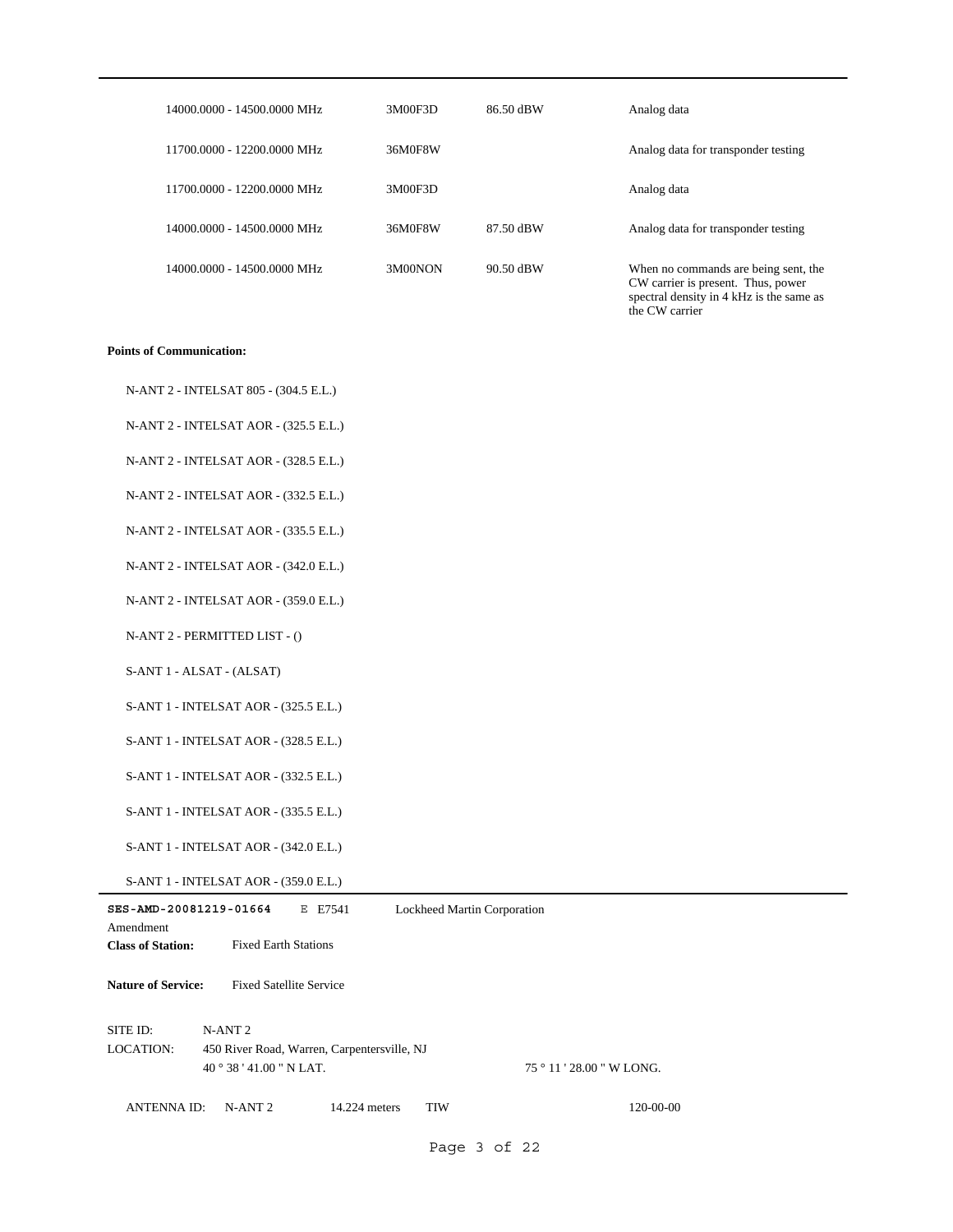|                                 | 6423.5000 - 6423.5000 MHz                                                                     | 3M00G7D                             | 83.60 dBW                 | TT&C, GXD, and Transfer Orbit. When<br>no commands, CW carrier remains<br>present |
|---------------------------------|-----------------------------------------------------------------------------------------------|-------------------------------------|---------------------------|-----------------------------------------------------------------------------------|
|                                 | 3700.5000 - 4199.5000 MHz                                                                     | 3M00G7D                             |                           | TT&C, GXD, and Transfer Orbit                                                     |
|                                 | 3700.5000 - 4199.5000 MHz                                                                     | 36M0F8W                             |                           | Analog Data for Transponder Testing                                               |
|                                 | 3650.0000 - 3700.0000 MHz                                                                     | 36M0F8W                             |                           | Analog Data for Transponder Testing                                               |
| SITE ID:<br><b>LOCATION:</b>    | S-ANT <sub>1</sub><br>450 River Road, Warren, Carpentersville, NJ<br>40 ° 38 ' 39.10 " N LAT. |                                     | 75 ° 11 ' 27.80 " W LONG. |                                                                                   |
| ANTENNA ID:                     | S-ANT 1-C                                                                                     | 14.224 meters<br><b>TIW Systems</b> |                           | 120-00-00                                                                         |
|                                 | 6423.5000 - 6423.5000 MHz                                                                     | 3M00G7D                             | 83.60 dBW                 | TT&C, GXD, and Transfer Orbit. When<br>no commands, CW carrier remains<br>present |
|                                 | 3700.5000 - 4199.5000 MHz                                                                     | 36M0F8W                             |                           | Analog Data for Transponder Testing                                               |
|                                 | 3700.5000 - 4199.5000 MHz                                                                     | 3M00G7D                             |                           | TT&C, GXD, and Transfer Orbit                                                     |
|                                 | 3650.0000 - 3700.0000 MHz                                                                     | 3M00G7D                             |                           | TT&C, GXD, and Transfer Orbit                                                     |
| ANTENNA ID:                     | S-ANT 1-Ku                                                                                    | 14.224 meters<br><b>TIW Systems</b> |                           | 120-00-00                                                                         |
|                                 | 14000.0000 - 14500.0000 MHz                                                                   | 36M0F8W                             | 87.50 dBW                 | Analog Data for Transponder Testing                                               |
|                                 | 14000.0000 - 14500.0000 MHz                                                                   | 3M00G7D                             | 90.50 dBW                 | TT&C, GXD, and Transfer Orbit. When<br>no commands, CW carrier remains<br>present |
|                                 | 11700.0000 - 12200.0000 MHz                                                                   | 36M0F8W                             |                           | Analog Data for Transponder Testing                                               |
|                                 | 11700.0000 - 12200.0000 MHz                                                                   | 3M00G7D                             |                           | TT&C, GXD, and Transfer Orbit                                                     |
| <b>Points of Communication:</b> |                                                                                               |                                     |                           |                                                                                   |
|                                 | N-ANT 2 - INTELSAT 805 - (304.5 E.L.)                                                         |                                     |                           |                                                                                   |
|                                 | N-ANT 2 - INTELSAT AOR - (325.5 E.L.)                                                         |                                     |                           |                                                                                   |
|                                 | N-ANT 2 - INTELSAT AOR - (328.5 E.L.)                                                         |                                     |                           |                                                                                   |
|                                 | N-ANT 2 - INTELSAT AOR - (332.5 E.L.)                                                         |                                     |                           |                                                                                   |
|                                 | N-ANT 2 - INTELSAT AOR - (335.5 E.L.)                                                         |                                     |                           |                                                                                   |
|                                 | N-ANT 2 - INTELSAT AOR - (342.0 E.L.)                                                         |                                     |                           |                                                                                   |
|                                 | N-ANT 2 - INTELSAT AOR - (359.0 E.L.)                                                         |                                     |                           |                                                                                   |
|                                 | N-ANT 2 - PERMITTED LIST - ()                                                                 |                                     |                           |                                                                                   |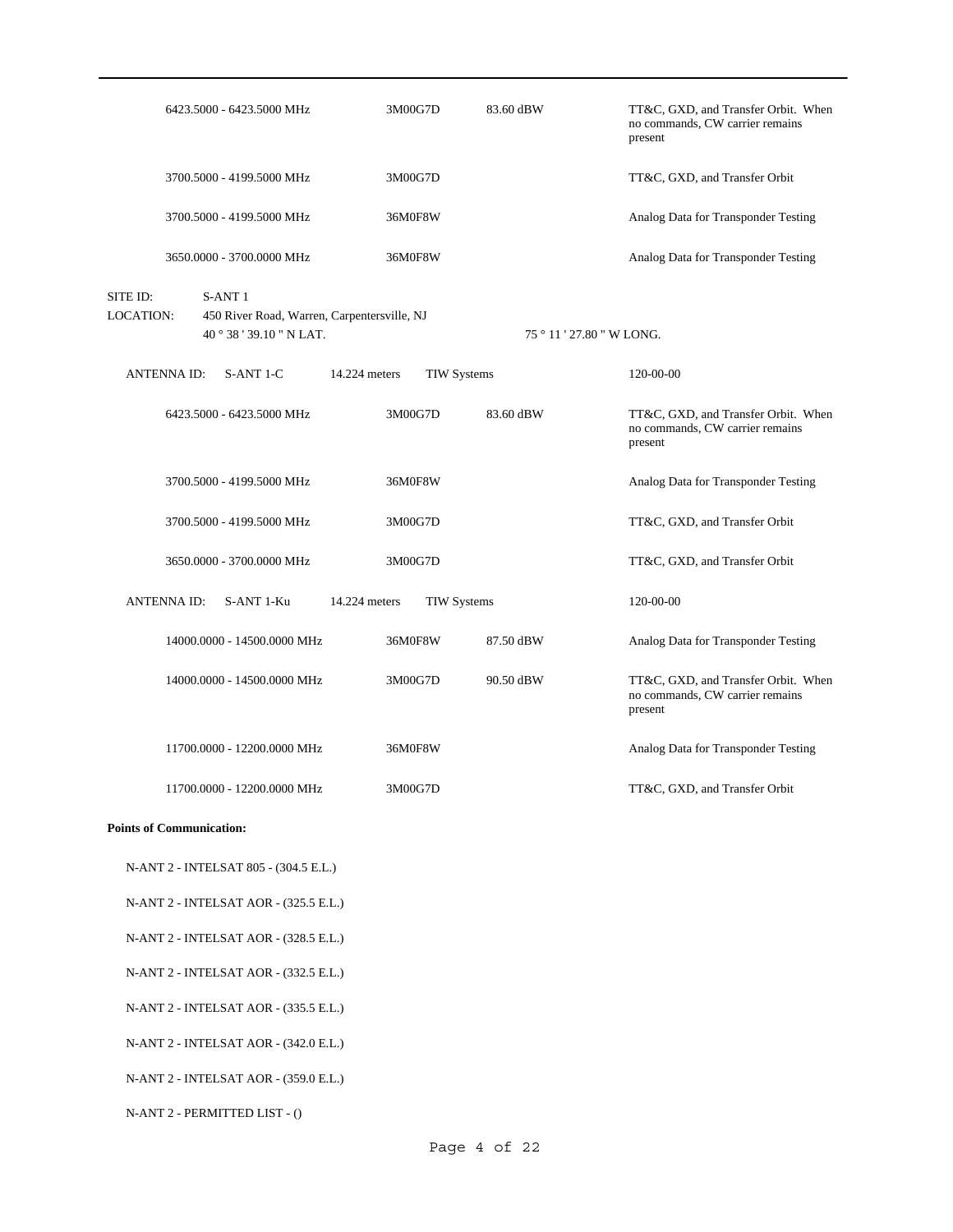| S-ANT 1 - ALSAT - (ALSAT)                                                                                                                                                                                                                                                                  |               |                             |                                                              |
|--------------------------------------------------------------------------------------------------------------------------------------------------------------------------------------------------------------------------------------------------------------------------------------------|---------------|-----------------------------|--------------------------------------------------------------|
| S-ANT 1 - INTELSAT AOR - (325.5 E.L.)                                                                                                                                                                                                                                                      |               |                             |                                                              |
| S-ANT 1 - INTELSAT AOR - (328.5 E.L.)                                                                                                                                                                                                                                                      |               |                             |                                                              |
| S-ANT 1 - INTELSAT AOR - (332.5 E.L.)                                                                                                                                                                                                                                                      |               |                             |                                                              |
| S-ANT 1 - INTELSAT AOR - (335.5 E.L.)                                                                                                                                                                                                                                                      |               |                             |                                                              |
| S-ANT 1 - INTELSAT AOR - (342.0 E.L.)                                                                                                                                                                                                                                                      |               |                             |                                                              |
| S-ANT 1 - INTELSAT AOR - (359.0 E.L.)                                                                                                                                                                                                                                                      |               |                             |                                                              |
| SES-AMD-20090203-00133<br>E E090013<br>Amendment                                                                                                                                                                                                                                           |               | WISE-TV LICENSE, LLC        |                                                              |
| <b>Class of Station:</b><br><b>Fixed Earth Stations</b>                                                                                                                                                                                                                                    |               |                             |                                                              |
| <b>Nature of Service:</b><br><b>Fixed Satellite Service</b>                                                                                                                                                                                                                                |               |                             |                                                              |
| This amendment was filed for addtional information requested for there pending license and is associated with an earth station license file<br>number SES-LIC-20090127-00076.<br>SITE ID:<br>1<br>LOCATION:<br>3401 BUTLER ROAD (WISE-TV), ALLEN, FORT WAYNE, IN<br>41 ° 6 ' 7.60 " N LAT. |               |                             | 85 ° 11 ' 5.80 " W LONG.                                     |
| 4.57 meters<br><b>ANTENNA ID:</b><br><b>UPLINK1</b>                                                                                                                                                                                                                                        | <b>ANDREW</b> |                             | ESP45P-1                                                     |
| 5925.0000 - 6425.0000 MHz                                                                                                                                                                                                                                                                  | 11M5G7F       | 18.00 dBW                   | QPSK COMPRESSED DIGITAL<br><b>VIDEO</b>                      |
| 5925.0000 - 6425.0000 MHz                                                                                                                                                                                                                                                                  | 1M64G7D       | 9.60 dBW                    | QPSK DIGTIAL DATA                                            |
| 5925.0000 - 6425.0000 MHz                                                                                                                                                                                                                                                                  | 36M0G7D       | 69.80 dBW                   | <b>QPSK VIDEO</b>                                            |
| 5925.0000 - 6425.0000 MHz                                                                                                                                                                                                                                                                  | 36M0F8W       | 69.80 dBW                   | ANALOG FM VIDEO WITH TWO OR<br><b>MORE AUDIO SUBCARRIERS</b> |
| <b>Points of Communication:</b>                                                                                                                                                                                                                                                            |               |                             |                                                              |
| $1 - ALSAT - (ALSAT)$                                                                                                                                                                                                                                                                      |               |                             |                                                              |
| SES-ASG-20080924-01725<br>E E080083<br>Application for Consent to Assignment<br><b>Current Licensee:</b><br>Mission Broadcasting, Inc.<br><b>FROM: MISSION BROADCASTING, INC.</b><br>TO:<br>Nexstar Broadcasting, Inc.                                                                     |               | Mission Broadcasting, Inc.  | No. of Station(s) listed: 1                                  |
| SES-ASG-20081120-01506<br>E E970315<br>Application for Consent to Assignment<br>Juniper Content Corporation<br><b>Current Licensee:</b><br>FROM: JUNIPER CONTENT CORPORATION<br>TO:<br>Studios 121, Inc.                                                                                   |               | Juniper Content Corporation |                                                              |
|                                                                                                                                                                                                                                                                                            |               |                             | No. of Station(s) listed: 1                                  |
|                                                                                                                                                                                                                                                                                            |               | Page 5 of 22                |                                                              |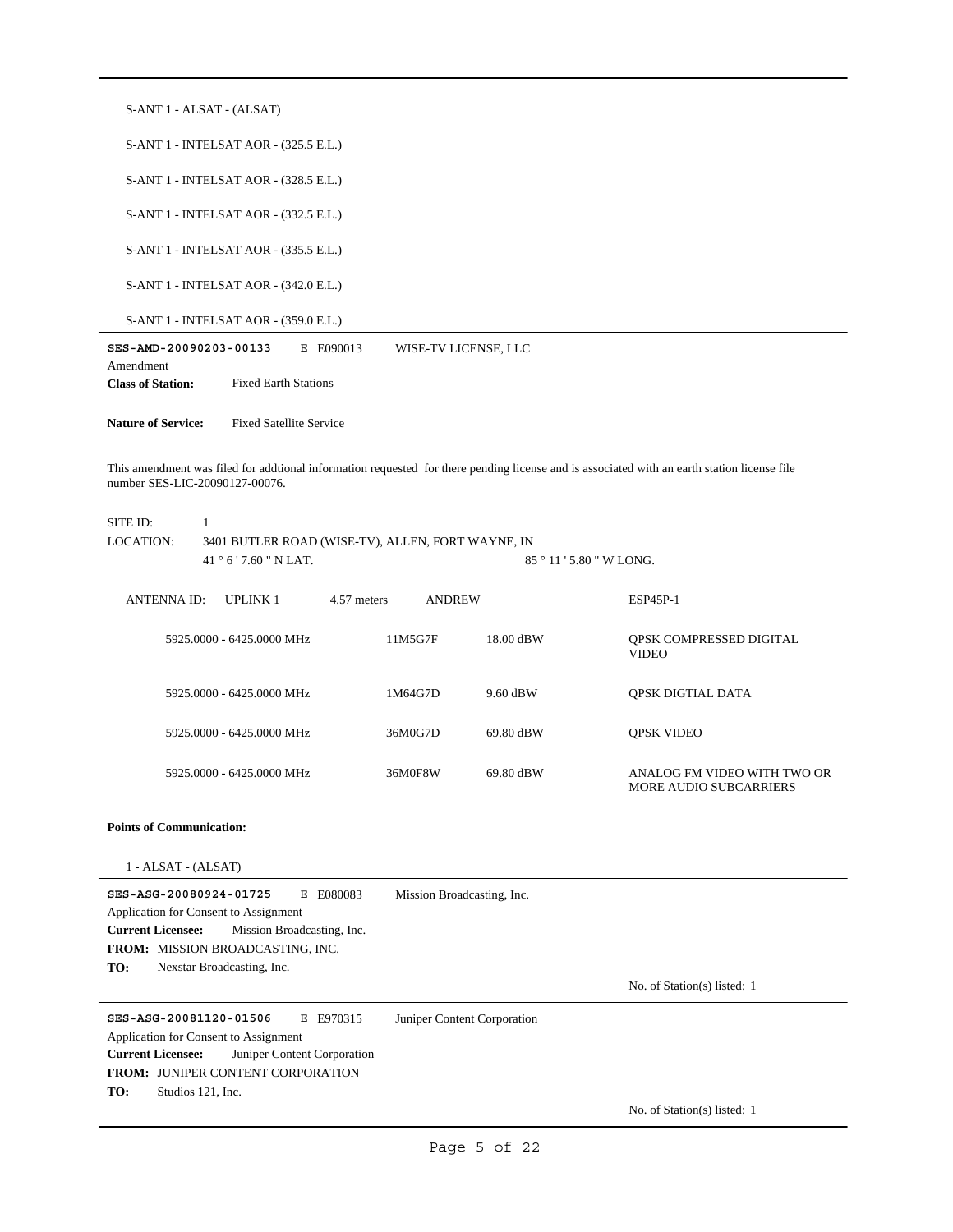**SES-LIC-20081103-01443** E E7541 **Class of Station:** Fixed Earth Stations Application for Authority Lockheed Martin Corporation

**Nature of Service:** Fixed Satellite Service

Lockheed Martin Corporation filed a license application to operate in the Extended C-band, Conventional C-band and Ku-band. Lockheed requests waivers of Footnotes NG169 and NG185 os Section 2.106 and Section 25.203(c) of the Commission's rules, and to request reinstatement of its earth station as Grandfathered using 3650-3700 MHz frequency band.

| SITE ID:<br>LOCATION: | N-ANT <sub>2</sub><br>450 River Road, Warren, Carpentersville, NJ |                             |           |                                                                                                                                           |  |  |  |  |
|-----------------------|-------------------------------------------------------------------|-----------------------------|-----------|-------------------------------------------------------------------------------------------------------------------------------------------|--|--|--|--|
|                       | 40 ° 38 ' 41.00 " N LAT.                                          |                             |           | 75 ° 11 ' 28.00 " W LONG.                                                                                                                 |  |  |  |  |
| <b>ANTENNAID:</b>     | N-ANT <sub>2</sub>                                                | <b>TIW</b><br>14.224 meters |           | 120-00-00                                                                                                                                 |  |  |  |  |
|                       | 6423.5000 - 6423.5000 MHz                                         | 3M00G7D                     | 83.60 dBW | TT&C, GXD, and Transfer Orbit. When<br>no commands, CW carrier remains<br>present                                                         |  |  |  |  |
|                       | 3700.5000 - 4199.5000 MHz                                         | 36M0F8W                     |           | Analog Data for Transponder Testing                                                                                                       |  |  |  |  |
|                       | 3650.0000 - 3700.0000 MHz                                         | 36M0F8W                     |           | Analog Data for Transponder Testing                                                                                                       |  |  |  |  |
|                       | 3700.5000 - 4199.5000 MHz                                         | 3M00G7D                     |           | TT&C, GXD, and Transfer Orbit                                                                                                             |  |  |  |  |
|                       | 6423.5000 - 6423.5000 MHz                                         | 3M00F3D                     | 80.30 dBW | Analog data                                                                                                                               |  |  |  |  |
|                       | 6423.5000 - 6423.5000 MHz                                         | 3M00G7D                     | 80.30 dBW | Digital data                                                                                                                              |  |  |  |  |
|                       | 3650.0000 - 3700.0000 MHz                                         | 36M0F8W                     |           | Analog data for transponder testing                                                                                                       |  |  |  |  |
|                       | 3650.0000 - 3700.0000 MHz                                         | 3M00F3D                     |           | Analog data                                                                                                                               |  |  |  |  |
|                       | 3650.0000 - 3700.0000 MHz                                         | 3M00G7D                     |           | Digital                                                                                                                                   |  |  |  |  |
|                       | 3700.5000 - 4199.5000 MHz                                         | 36M0F8W                     |           | Analog data for transpondr testing                                                                                                        |  |  |  |  |
|                       | 3700.5000 - 4199.5000 MHz                                         | 3M00F3D                     |           | Analog data                                                                                                                               |  |  |  |  |
|                       | 3700.5000 - 4199.5000 MHz                                         | 3M00G7D                     |           | Digital data                                                                                                                              |  |  |  |  |
|                       | 6423.5000 - 6423.5000 MHz                                         | 3M00NON                     | 83.60 dBW | When no commands are being sent, the<br>CW carrier is present. Thus, power<br>spectral density in 4 KHz is the same as<br>the CW carrier. |  |  |  |  |

| SITE ID:                      |  | S-ANT 1   |               |                                             |                           |  |  |
|-------------------------------|--|-----------|---------------|---------------------------------------------|---------------------------|--|--|
| LOCATION:                     |  |           |               | 450 River Road, Warren, Carpentersville, NJ |                           |  |  |
| $40^{\circ}38'39.10''$ N LAT. |  |           |               |                                             | 75 ° 11 ' 27.80 " W LONG. |  |  |
| ANTENNA ID:                   |  | S-ANT 1-C | 14.224 meters | TIW Systems                                 | 120-00-00                 |  |  |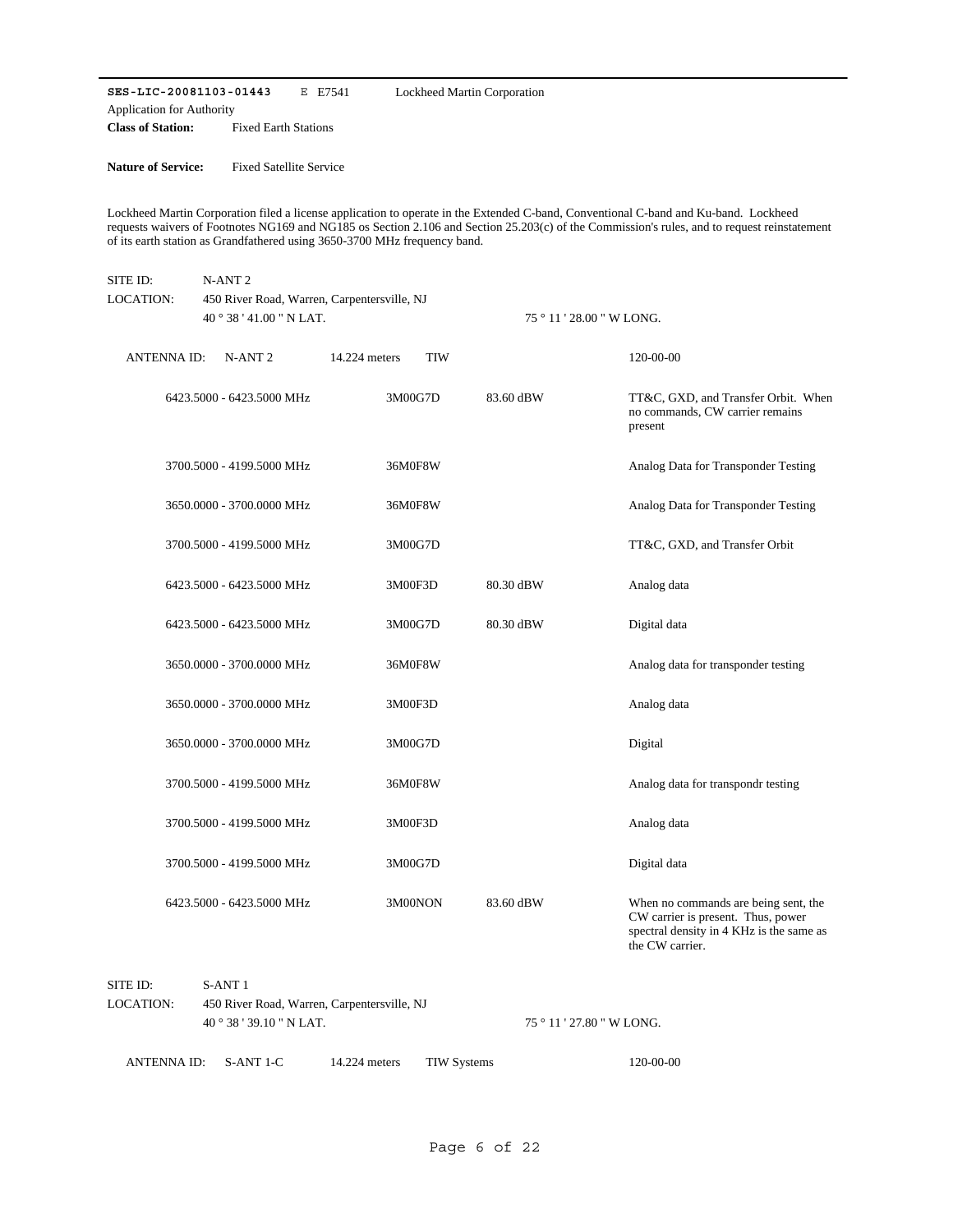| 6423.5000 - 6423.5000 MHz        | 3M00G7D                             | 83.60 dBW | TT&C, GXD, and Transfer Orbit. When<br>no commands, CW carrier remains<br>present                                                        |
|----------------------------------|-------------------------------------|-----------|------------------------------------------------------------------------------------------------------------------------------------------|
| 3700.5000 - 4199.5000 MHz        | 3M00G7D                             |           | TT&C, GXD, and Transfer Orbit                                                                                                            |
| 3650.0000 - 3700.0000 MHz        | 3M00G7D                             |           | TT&C, GXD, and Transfer Orbit                                                                                                            |
| 3700.5000 - 4199.5000 MHz        | 36M0F8W                             |           | Analog Data for Transponder Testing                                                                                                      |
| 6423.5000 - 6423.5000 MHz        | 3M00F3D                             | 80.30 dBW | Analog data                                                                                                                              |
| 6423.5000 - 6423.5000 MHz        | 3M00G7D                             | 80.30 dBW | Digital data                                                                                                                             |
| 3650.0000 - 3700.0000 MHz        | 36M0F8W                             |           | Analog data for transponder testing                                                                                                      |
| 3650.0000 - 3700.0000 MHz        | 3M00F3D                             |           | Analog data                                                                                                                              |
| 3650.0000 - 3700.0000 MHz        | 3M00G7D                             |           | Digital data                                                                                                                             |
| 3700.5000 - 4199.5000 MHz        | 36M0F8W                             |           | Analog data for transponder testing                                                                                                      |
| 3700.5000 - 4199.5000 MHz        | 3M00F3D                             |           | Analog data                                                                                                                              |
| 3700.5000 - 4199.5000 MHz        | 3M00G7D                             |           | Digital data                                                                                                                             |
| 6423.5000 - 6423.5000 MHz        | 3M00NON                             | 83.60 dBW | When on commands are being sent, the<br>CW carrier is present. Thus, power<br>spectral density in 4 kHz is the same as<br>the CW carrier |
| <b>ANTENNA ID:</b><br>S-ANT 1-Ku | 14.224 meters<br><b>TIW Systems</b> |           | 120-00-00                                                                                                                                |
| 14000.0000 - 14500.0000 MHz      | 3M00G7D                             | 90.50 dBW | TT&C, GXD, and Transfer Orbit. When<br>no commands, CW carrier remains<br>present                                                        |
| 11700.0000 - 12200.0000 MHz      | 3M00G7D                             |           | TT&C, GXD, and Transfer Orbit                                                                                                            |
| 14000.0000 - 14500.0000 MHz      | 36M0F8W                             | 87.50 dBW | Analog Data for Transponder Testing                                                                                                      |
| 11700.0000 - 12200.0000 MHz      | 36M0F8W                             |           | Analog Data for Transponder Testing                                                                                                      |
| 14000.0000 - 14500.0000 MHz      | 3M00F3D                             | 86.50 dBW | Analog data                                                                                                                              |
| 11700.0000 - 12200.0000 MHz      | 36M0F8W                             |           | Analog Data for Transponder Testing                                                                                                      |
| 11700.0000 - 12200.0000 MHz      | 3M00F3D                             |           | Analog Data                                                                                                                              |
| 11700.0000 - 12200.0000 MHz      | 3M00G7D                             |           | Digital data                                                                                                                             |
| 14000.0000 - 14500.0000 MHz      | 36M0F8W                             | 87.50 dBW | Analog Data for Transponder Testing                                                                                                      |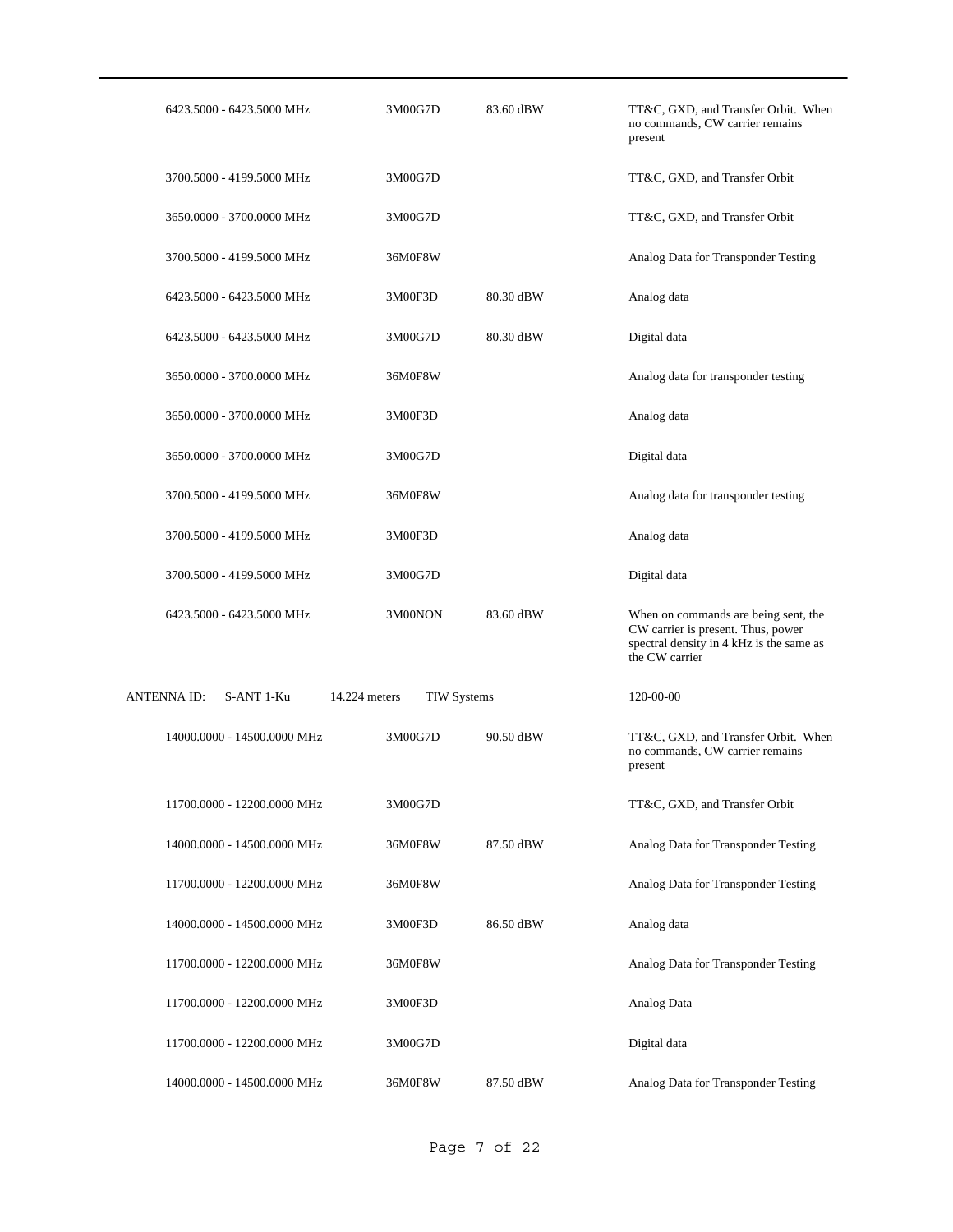14000.0000 - 14500.0000 MHz 3M00NON

90.50 dBW When on commands are being sent, the CW carrier is present. Thus, power spectral density in 4 kHz is the same as the CW carrier

#### **Points of Communication:**

N-ANT 2 - INTELSAT 805 - (304.5 E.L.)

N-ANT 2 - INTELSAT AOR - (325.5 E.L.)

N-ANT 2 - INTELSAT AOR - (328.5 E.L.)

N-ANT 2 - INTELSAT AOR - (332.5 E.L.)

N-ANT 2 - INTELSAT AOR - (335.5 E.L.)

N-ANT 2 - INTELSAT AOR - (342.0 E.L.)

N-ANT 2 - INTELSAT AOR - (359.0 E.L.)

N-ANT 2 - PERMITTED LIST - ()

S-ANT 1 - ALSAT - (ALSAT)

S-ANT 1 - INTELSAT AOR - (325.5 E.L.)

S-ANT 1 - INTELSAT AOR - (328.5 E.L.)

S-ANT 1 - INTELSAT AOR - (332.5 E.L.)

S-ANT 1 - INTELSAT AOR - (335.5 E.L.)

S-ANT 1 - INTELSAT AOR - (342.0 E.L.)

S-ANT 1 - INTELSAT AOR - (359.0 E.L.)

**SES-LIC-20090127-00076** E E090013 WISE-TV LICENSE, LLC

Application for Authority

**Class of Station:** Fixed Earth Stations

**Nature of Service:** Fixed Satellite Service

This license is associated with an Amendment file number SES-AMD-20090203-00133.

| SITE ID: - |                                                   |             |        |                               |                 |  |
|------------|---------------------------------------------------|-------------|--------|-------------------------------|-----------------|--|
| LOCATION:  | 3401 BUTLER ROAD (WISE-TV), ALLEN, FORT WAYNE, IN |             |        |                               |                 |  |
|            | 41°6'7.60" N LAT.                                 |             |        | $85^{\circ}11'5.80''$ W LONG. |                 |  |
|            | ANTENNA ID: UPLINK 1                              | 4.57 meters | ANDREW |                               | <b>ESP45P-1</b> |  |

| 5925,0000 - 6425,0000 MHz | 36M0G7D | 69.80 dBW | <b>OPSK VIDEO</b>                       |
|---------------------------|---------|-----------|-----------------------------------------|
| 5925,0000 - 6425,0000 MHz | 1M64G7D | 9.60 dBW  | OPSK DIGTIAL DATA                       |
| 5925,0000 - 6425,0000 MHz | 11M5G7F | 18.00 dBW | OPSK COMPRESSED DIGITAL<br><b>VIDEO</b> |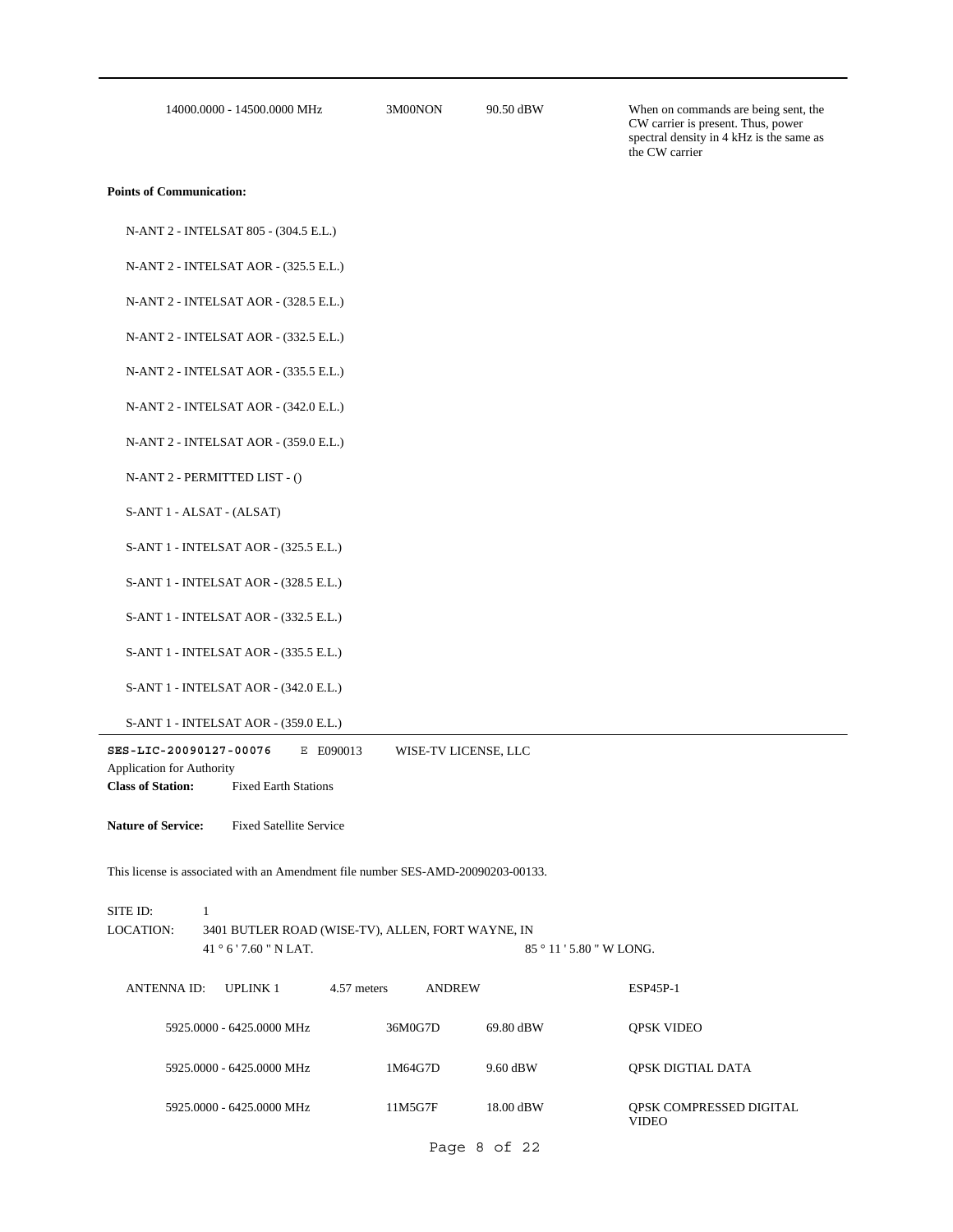| 5925,0000 - 6425,0000 MHz | 36M0F8W | 69.80 dBW | ANALOG FM VIDEO WITH TWO OR |
|---------------------------|---------|-----------|-----------------------------|
|                           |         |           | MORE AUDIO SUBCARRIERS      |

**Points of Communication:**

| $1 - ALSAT - (ALSAT)$                                                                       |                                                                                                                                   |                       |                                                |                                                                          |  |  |  |  |
|---------------------------------------------------------------------------------------------|-----------------------------------------------------------------------------------------------------------------------------------|-----------------------|------------------------------------------------|--------------------------------------------------------------------------|--|--|--|--|
| <b>Class of Station:</b>                                                                    | SES-LIC-20090206-00150<br>E E090026<br>Trident Space & Defense<br><b>Application for Authority</b><br><b>Fixed Earth Stations</b> |                       |                                                |                                                                          |  |  |  |  |
| <b>Nature of Service:</b>                                                                   | <b>Fixed Satellite Service</b>                                                                                                    |                       |                                                |                                                                          |  |  |  |  |
| SITE ID:<br>1<br>LOCATION:                                                                  | N/A, Guam, Yona, GU<br>13 ° 25 ' 58.00 " N LAT.                                                                                   |                       | 144 ° 42 ' 47.00 " E LONG.                     |                                                                          |  |  |  |  |
| <b>ANTENNAID:</b>                                                                           | 2.4 meters<br>- 1                                                                                                                 | Patriot               |                                                | 240TXFLY                                                                 |  |  |  |  |
|                                                                                             | 3700.0000 - 4200.0000 MHz                                                                                                         | 43K8G7W               |                                                | Digital Traffic, various data rates, various<br>information, various FEC |  |  |  |  |
|                                                                                             | 5925.0000 - 6425.0000 MHz                                                                                                         | 43K8G7W               | 41.30 dBW                                      | Digital Traffic, various data rates, various<br>information, various FEC |  |  |  |  |
|                                                                                             | 3700.0000 - 4200.0000 MHz                                                                                                         | 537KG7W               |                                                | Digital Traffic, various data rates, various<br>information, various FEC |  |  |  |  |
|                                                                                             | 5925.0000 - 6425.0000 MHz                                                                                                         | 537KG7W               | 52.18 dBW                                      | Digital Traffic, various data rates, various<br>information, various FEC |  |  |  |  |
| <b>Points of Communication:</b>                                                             |                                                                                                                                   |                       |                                                |                                                                          |  |  |  |  |
| $1 - ALSAT - (ALSAT)$                                                                       |                                                                                                                                   |                       |                                                |                                                                          |  |  |  |  |
| SES-MOD-20090122-00057                                                                      | E E070068                                                                                                                         | COMMUNICATIONS, INC.) |                                                | MCI COMMUNICATIONS SERVICES, INC. (FKA MCI WORLDCOM                      |  |  |  |  |
| Application for Modification<br><b>Class of Station:</b>                                    | <b>VSAT Network</b>                                                                                                               |                       |                                                |                                                                          |  |  |  |  |
| <b>Nature of Service:</b>                                                                   | <b>Fixed Satellite Service</b>                                                                                                    |                       |                                                |                                                                          |  |  |  |  |
| "MOD" to add new sub-meter VSATantennas to its existing VSAT Network earth station license. |                                                                                                                                   |                       |                                                |                                                                          |  |  |  |  |
| SITE ID:<br>LOCATION:                                                                       | YAC/HUB<br>604 E. HOAG ST. (7.6M. HUB), CLARK, YACOLT, WA<br>45°51'43.00" N LAT.                                                  |                       | $122 \degree 23 \degree 46.00 \degree W$ LONG. |                                                                          |  |  |  |  |
| ANTENNA ID:                                                                                 | 7.6 meters<br>YAC-HUB1                                                                                                            | <b>ANDREW</b>         |                                                | ES76K-1                                                                  |  |  |  |  |
|                                                                                             | 14000.0000 - 14500.0000 MHz                                                                                                       | 36M0G7W               | 82.00 dBW                                      | DIGITAL VIDEO, AND DATA                                                  |  |  |  |  |
|                                                                                             | 14000.0000 - 14500.0000 MHz                                                                                                       | 156KG7W               | 60.90 dBW                                      | DIGITAL VIDEO, AND DATA                                                  |  |  |  |  |
| 11700.0000 - 12200.0000 MHz<br>36M0G7W<br>DIGITAL VIDEO, AND DATA                           |                                                                                                                                   |                       |                                                |                                                                          |  |  |  |  |

Page 9 of 22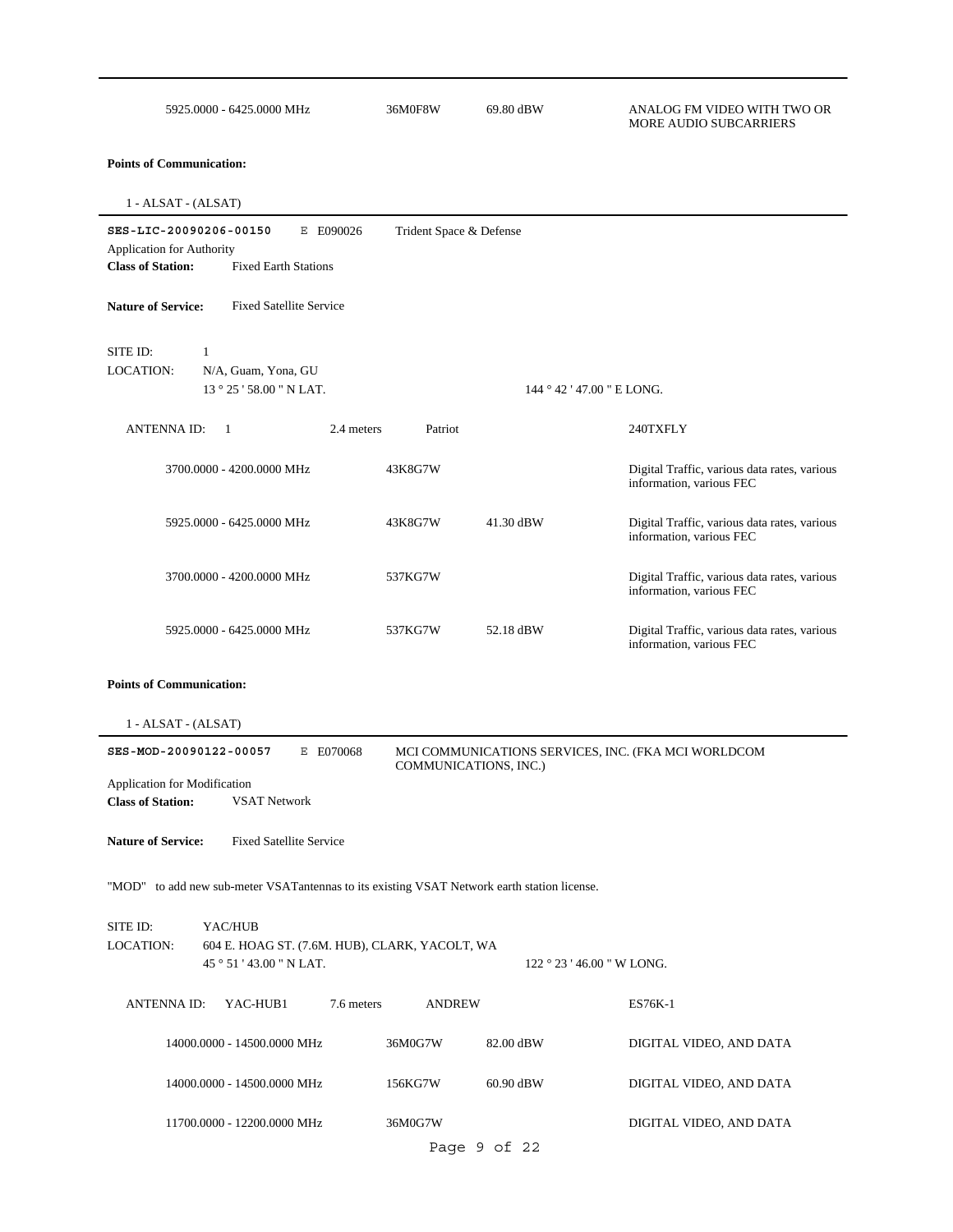|                              | 11700.0000 - 12200.0000 MHz                                            | 156KG7W                                         |                       | DIGITAL VIDEO, AND DATA |
|------------------------------|------------------------------------------------------------------------|-------------------------------------------------|-----------------------|-------------------------|
| SITE ID:<br><b>LOCATION:</b> | Remote1                                                                | 1.2 M. VSAT, (6000 UNITS), CONUS, AK, HI PR, VI |                       |                         |
| <b>ANTENNA ID:</b>           | R1                                                                     | 1.2 meters                                      | <b>PRODELIN</b>       | 1123                    |
|                              | 14000.0000 - 14500.0000 MHz                                            | 2M50G7W                                         | 54.66 dBW             | DIGITAL VIDEO, AND DATA |
|                              | 14000.0000 - 14500.0000 MHz                                            | 156KG7W                                         | 45.11 dBW             | DIGITAL VIDEO, AND DATA |
|                              | 11700.0000 - 12200.0000 MHz                                            | 2M50G7W                                         |                       | DIGITAL VIDEO, AND DATA |
|                              | 11700.0000 - 12200.0000 MHz                                            | 156KG7W                                         |                       | DIGITAL VIDEO, AND DATA |
| SITE ID:<br>LOCATION:        | Remote <sub>5</sub>                                                    | 1.8 M. VSAT, (3000 UNITS), CONUS, AK, HI PR, VI |                       |                         |
| <b>ANTENNA ID:</b>           | R 5                                                                    | 1.8 meters                                      | <b>PATRIOT</b>        | TX-INT180KU             |
|                              | 14000.0000 - 14500.0000 MHz                                            | 2M50G7W                                         | 58.46 dBW             | DIGITAL VIDEO, AND DATA |
|                              | 14000.0000 - 14500.0000 MHz                                            | 156KG7W                                         | 48.91 dBW             | DIGITAL VIDEO, AND DATA |
|                              | 11700.0000 - 12200.0000 MHz                                            | 2M50G7W                                         |                       | DIGITAL VIDEO, AND DATA |
|                              | 11700.0000 - 12200.0000 MHz                                            | 156KG7W                                         |                       | DIGITAL VIDEO, AND DATA |
| SITE ID:<br>LOCATION:        | Remote <sub>6</sub><br>2.4 M. VSAT, (1000 UNITS), CONUS, AK, HI PR, VI |                                                 |                       |                         |
| <b>ANTENNA ID:</b>           | R <sub>6</sub>                                                         | 2.4 meters                                      | <b>PATRIOT</b>        | TXFCC-240KUS            |
|                              | 14000.0000 - 14500.0000 MHz                                            | 2M50G7W                                         | 61.06 dBW             | DIGITAL VIDEO, AND DATA |
|                              | 14000.0000 - 14500.0000 MHz                                            | 156KG7W                                         | 51.51 dBW             | DIGITAL VIDEO, AND DATA |
|                              | 11700.0000 - 12200.0000 MHz                                            | 2M50G7W                                         |                       | DIGITAL VIDEO, AND DATA |
|                              | 11700.0000 - 12200.0000 MHz                                            | 156KG7W                                         |                       | DIGITAL VIDEO, AND DATA |
| SITE ID:<br><b>LOCATION:</b> | Remote7                                                                | 1.2 M. VSAT, (6000 UNITS), CONUS, AK, HI PR, VI |                       |                         |
| <b>ANTENNA ID:</b>           | R <sub>7</sub>                                                         | 1.2 meters                                      | <b>CHANNEL MASTER</b> | <b>TYPE 123</b>         |
|                              | 14000.0000 - 14500.0000 MHz                                            | 2M50G7W                                         | 54.76 dBW             | DIGITAL VIDEO, AND DATA |
|                              | 14000.0000 - 14500.0000 MHz                                            | 156KG7W                                         | 45.21 dBW             | DIGITAL VIDEO, AND DATA |
|                              | 11700.0000 - 12200.0000 MHz                                            | 2M50G7W                                         |                       | DIGITAL VIDEO, AND DATA |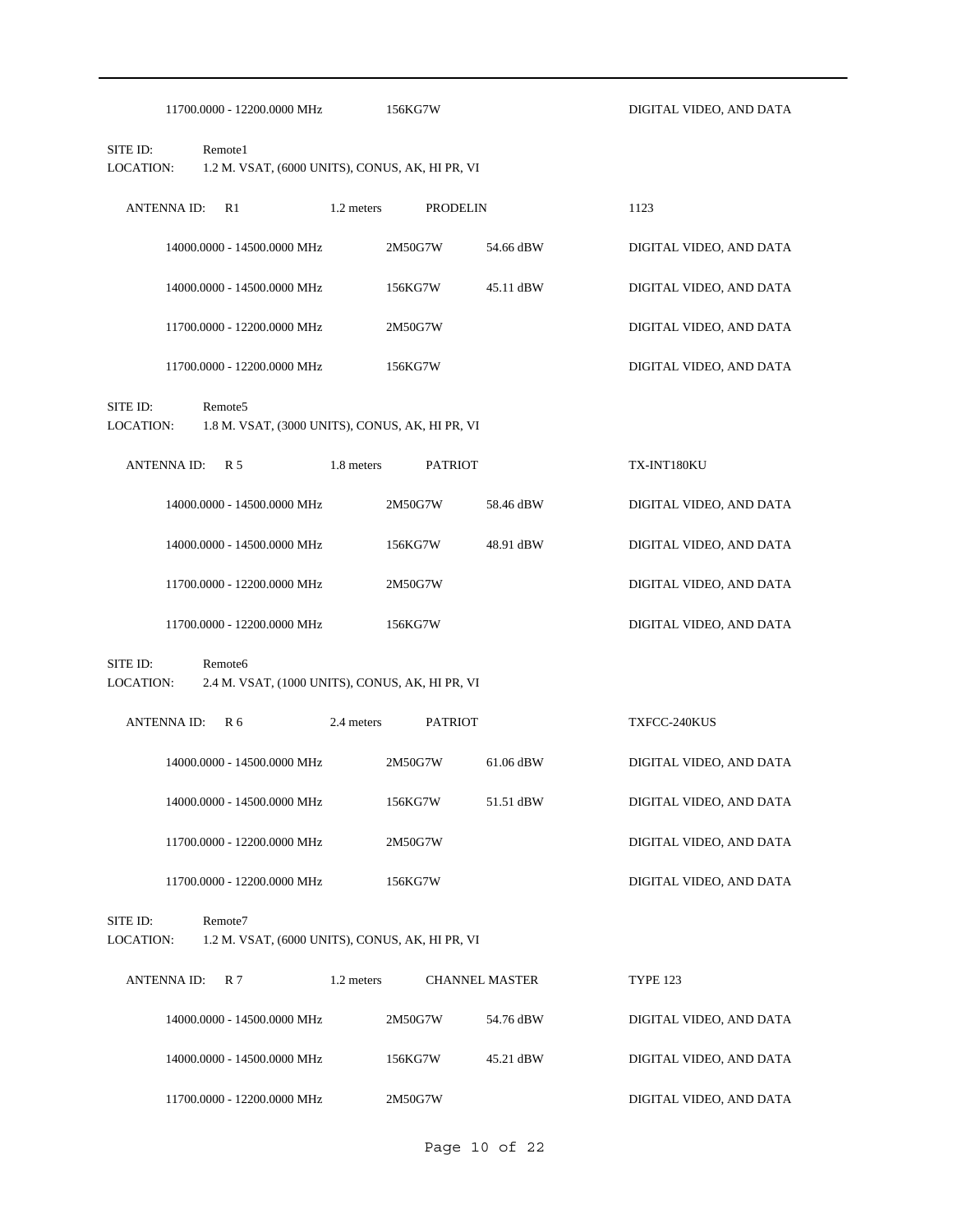|                              | 11700.0000 - 12200.0000 MHz                                            | 156KG7W    |                       | DIGITAL VIDEO, AND DATA |
|------------------------------|------------------------------------------------------------------------|------------|-----------------------|-------------------------|
| SITE ID:<br>LOCATION:        | Remote <sub>8</sub><br>1.8 M. VSAT, (3000 UNITS), CONUS, AK, HI PR, VI |            |                       |                         |
| <b>ANTENNA ID:</b>           | R8                                                                     | 1.8 meters | <b>CHANNEL MASTER</b> | <b>TYPE 180</b>         |
|                              | 14000.0000 - 14500.0000 MHz                                            | 2M50G7W    | 58.26 dBW             | DIGITAL VIDEO, AND DATA |
|                              | 14000.0000 - 14500.0000 MHz                                            | 156KG7W    | 48.71 dBW             | DIGITAL VIDEO, AND DATA |
|                              | 11700.0000 - 12200.0000 MHz                                            | 2M50G7W    |                       | DIGITAL VIDEO, AND DATA |
|                              | 11700.0000 - 12200.0000 MHz                                            | 156KG7W    |                       | DIGITAL VIDEO, AND DATA |
| SITE ID:<br><b>LOCATION:</b> | Remote2<br>1.8 M. VSAT, (3000 UNITS), CONUS, AK, HI PR, VI             |            |                       |                         |
| <b>ANTENNA ID:</b>           | R <sub>2</sub>                                                         | 1.8 meters | <b>PRODELIN</b>       | 1183                    |
|                              | 14000.0000 - 14500.0000 MHz                                            | 2M50G7W    | 57.96 dBW             | DIGITAL VIDEO, AND DATA |
|                              | 14000.0000 - 14500.0000 MHz                                            | 156KG7W    | 48.41 dBW             | DIGITAL VIDEO, AND DATA |
|                              | 11700.0000 - 12200.0000 MHz                                            | 2M50G7W    |                       | DIGITAL VIDEO, AND DATA |
|                              | 11700.0000 - 12200.0000 MHz                                            | 156KG7W    |                       | DIGITAL VIDEO, AND DATA |
| SITE ID:<br>LOCATION:        | Remote3<br>2.4 M. VSAT, (1000 UNITS), CONUS, AK, HI PR, VI             |            |                       |                         |
| <b>ANTENNA ID:</b>           | R <sub>3</sub>                                                         | 2.4 meters | <b>PRODELIN</b>       | 1251                    |
|                              | 14000.0000 - 14500.0000 MHz                                            | 2M50G7W    | 60.66 dBW             | DIGITAL VIDEO, AND DATA |
|                              | 14000.0000 - 14500.0000 MHz                                            | 156KG7W    | 51.11 dBW             | DIGITAL VIDEO, AND DATA |
|                              | 11700.0000 - 12200.0000 MHz                                            | 2M50G7W    |                       | DIGITAL VIDEO, AND DATA |
|                              | 11700.0000 - 12200.0000 MHz                                            | 156KG7W    |                       | DIGITAL VIDEO, AND DATA |
| SITE ID:<br>LOCATION:        | Remote10<br>2.4 M. VSAT, (1000 UNITS), CONUS, AK, HI PR, VI            |            |                       |                         |
| <b>ANTENNA ID:</b>           | R 10                                                                   | 2.4 meters | <b>CHANNEL MASTER</b> | <b>TYPE 243</b>         |
|                              | 14000.0000 - 14500.0000 MHz                                            | 2M50G7W    | 60.76 dBW             | DIGITAL VIDEO, AND DATA |
|                              | 14000.0000 - 14500.0000 MHz                                            | 156KG7W    | 51.21 dBW             | DIGITAL VIDEO, AND DATA |
|                              | 11700.0000 - 12200.0000 MHz                                            | 2M50G7W    |                       | DIGITAL VIDEO, AND DATA |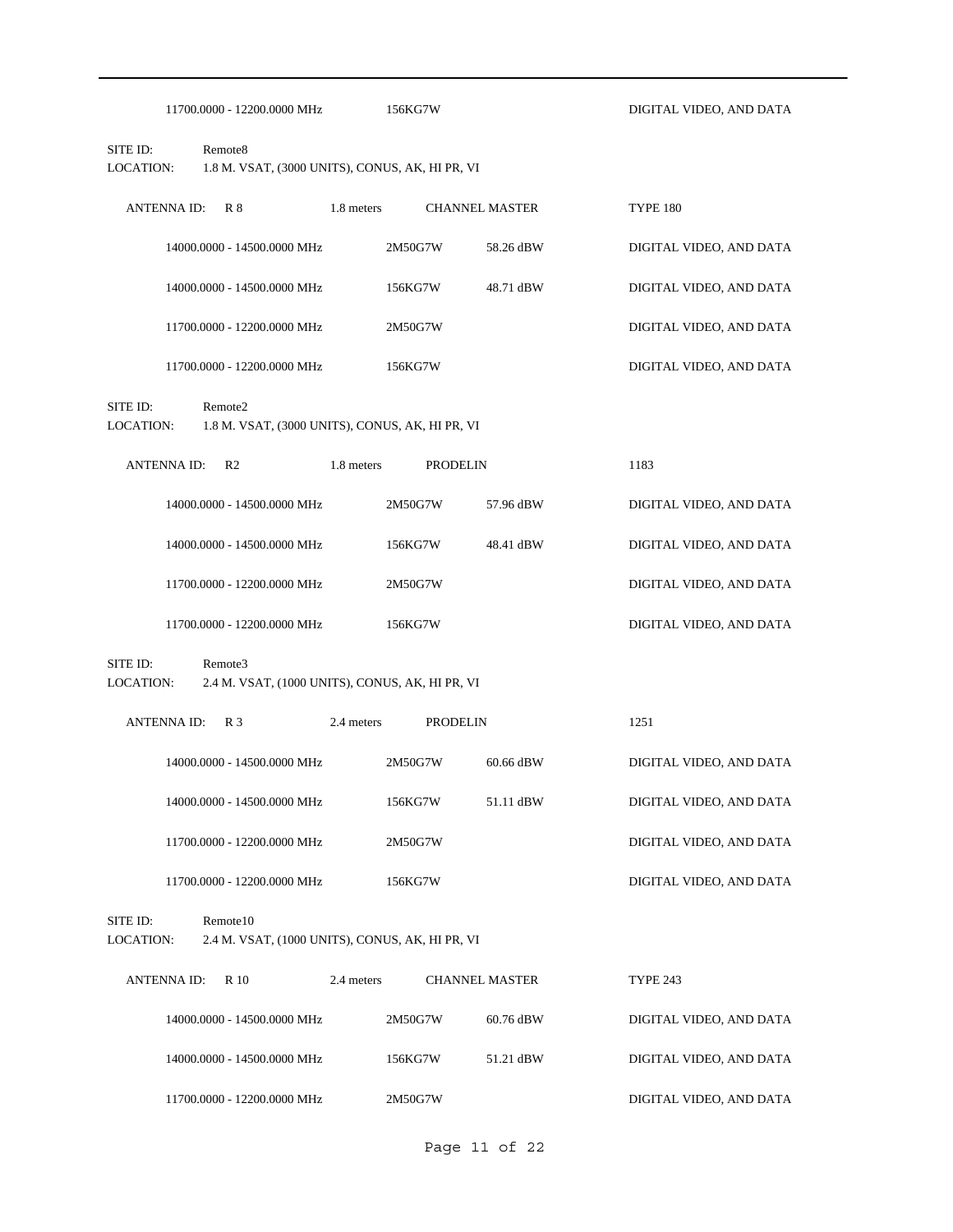|                                                                                      | 11700.0000 - 12200.0000 MHz                                 |            | 156KG7W         |           | DIGITAL VIDEO, AND DATA |  |  |  |
|--------------------------------------------------------------------------------------|-------------------------------------------------------------|------------|-----------------|-----------|-------------------------|--|--|--|
| SITE ID:<br>LOCATION:                                                                | Remote4<br>1.2 M. VSAT, (6000 UNITS), CONUS, AK, HI PR, VI  |            |                 |           |                         |  |  |  |
| <b>ANTENNA ID:</b>                                                                   | R <sub>4</sub>                                              | 1.2 meters | <b>PATRIOT</b>  |           | TX-INT120KU             |  |  |  |
|                                                                                      | 14000.0000 - 14500.0000 MHz                                 |            | 2M50G7W         | 54.86 dBW | DIGITAL VIDEO, AND DATA |  |  |  |
|                                                                                      | 14000.0000 - 14500.0000 MHz                                 |            | 156KG7W         | 45.31 dBW | DIGITAL VIDEO, AND DATA |  |  |  |
|                                                                                      | 11700.0000 - 12200.0000 MHz                                 |            | 2M50G7W         |           | DIGITAL VIDEO, AND DATA |  |  |  |
|                                                                                      | 11700.0000 - 12200.0000 MHz                                 |            | 156KG7W         |           | DIGITAL VIDEO, AND DATA |  |  |  |
| SITE ID:<br>Remote15<br>LOCATION:<br>1.8 M. VSAT, (3000 UNITS), CONUS, AK, HI PR, VI |                                                             |            |                 |           |                         |  |  |  |
| <b>ANTENNAID:</b>                                                                    | R 15                                                        | 1.8 meters | <b>PRODELIN</b> |           | 1189                    |  |  |  |
|                                                                                      | 14000.0000 - 14500.0000 MHz                                 |            | 2M50G7W         | 56.76 dBW | DIGITAL VIDEO, AND DATA |  |  |  |
|                                                                                      | 14000.0000 - 14500.0000 MHz                                 |            | 156KG7W         | 47.21 dBW | DIGITAL VIDEO, AND DATA |  |  |  |
|                                                                                      | 11700.0000 - 12200.0000 MHz                                 |            | 2M50G7W         |           | DIGITAL VIDEO, AND DATA |  |  |  |
|                                                                                      | 11700.0000 - 12200.0000 MHz                                 |            | 156KG7W         |           | DIGITAL VIDEO, AND DATA |  |  |  |
| SITE ID:<br>LOCATION:                                                                | Remote16<br>2.4 M. VSAT, (1000 UNITS), CONUS, AK, HI PR, VI |            |                 |           |                         |  |  |  |
| <b>ANTENNAID:</b>                                                                    | R 16                                                        | 2.4 meters | <b>PRODELIN</b> |           | 1259                    |  |  |  |
|                                                                                      | 14000.0000 - 14500.0000 MHz                                 |            | 2M50G7W         | 60.66 dBW | DIGITAL VIDEO, AND DATA |  |  |  |
|                                                                                      | 14000.0000 - 14500.0000 MHz                                 |            | 156KG7W         | 51.11 dBW | DIGITAL VIDEO, AND DATA |  |  |  |
|                                                                                      | 11700.0000 - 12200.0000 MHz                                 |            | 2M50G7W         |           | DIGITAL VIDEO, AND DATA |  |  |  |
|                                                                                      | 11700.0000 - 12200.0000 MHz                                 |            | 156KG7W         |           | DIGITAL VIDEO, AND DATA |  |  |  |
| SITE ID:<br><b>LOCATION:</b>                                                         | Remote19<br>1.2 M. VSAT, (6000 UNITS), CONUS, AK, HI PR, VI |            |                 |           |                         |  |  |  |
| <b>ANTENNA ID:</b>                                                                   | R 19                                                        | 1.2 meters | <b>PATRIOT</b>  |           | TXFLY-120KU             |  |  |  |
|                                                                                      | 14000.0000 - 14500.0000 MHz                                 |            | 2M50G7W         | 54.96 dBW | DIGITAL VIDEO, AND DATA |  |  |  |
|                                                                                      | 14000.0000 - 14500.0000 MHz                                 |            | 156KG7W         | 45.41 dBW | DIGITAL VIDEO, AND DATA |  |  |  |
|                                                                                      | 11700.0000 - 12200.0000 MHz                                 |            | 2M50G7W         |           | DIGITAL VIDEO, AND DATA |  |  |  |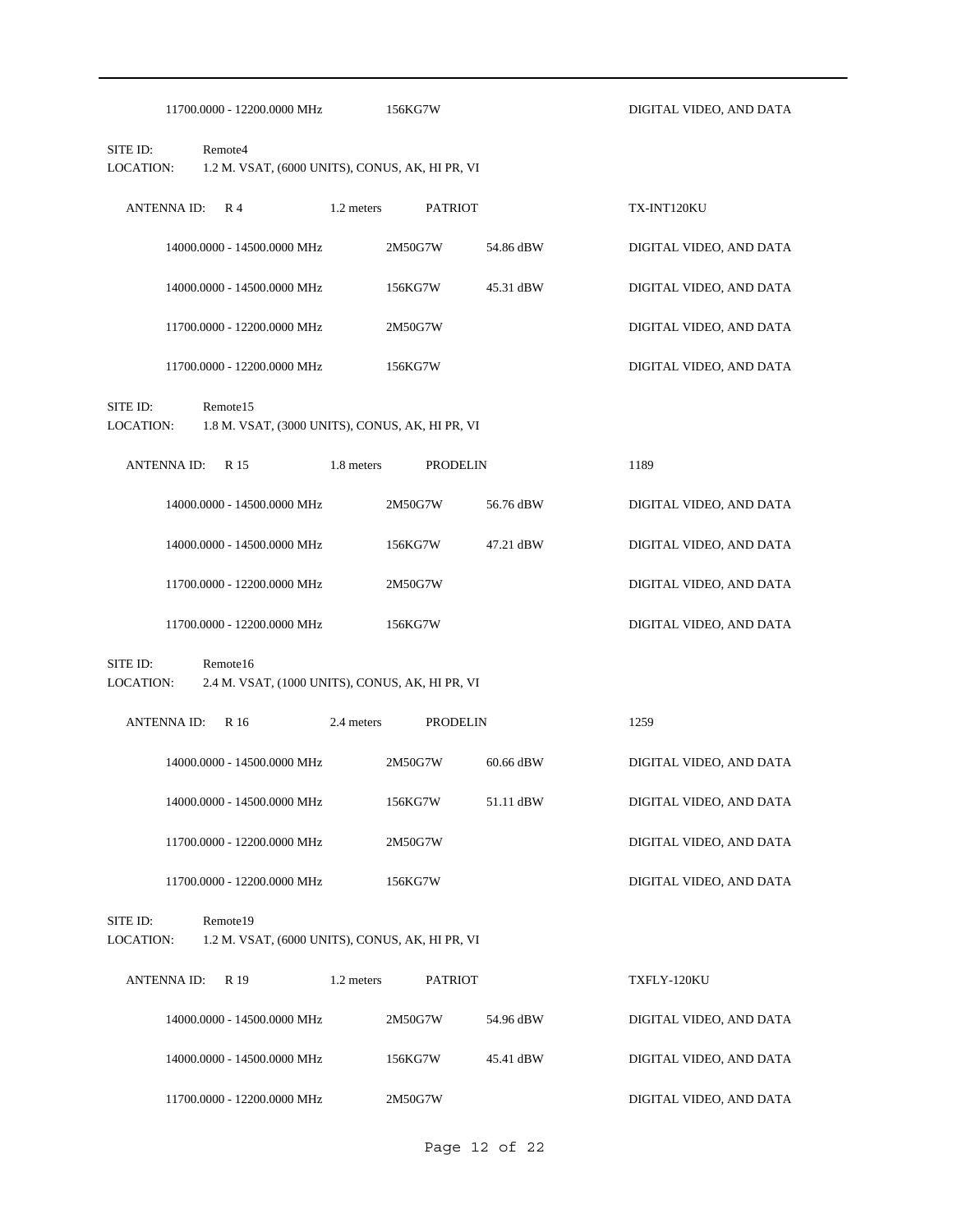|                       | 11700.0000 - 12200.0000 MHz                                             |            | 156KG7W         |           | DIGITAL VIDEO, AND DATA |  |  |  |  |
|-----------------------|-------------------------------------------------------------------------|------------|-----------------|-----------|-------------------------|--|--|--|--|
| SITE ID:<br>LOCATION: | Remote <sub>20</sub><br>1.8 M. VSAT, (3000 UNITS), CONUS, AK, HI PR, VI |            |                 |           |                         |  |  |  |  |
| <b>ANTENNA ID:</b>    | R 20                                                                    | 1.8 meters | <b>PATRIOT</b>  |           | TXFLY-180KU             |  |  |  |  |
|                       | 14000.0000 - 14500.0000 MHz                                             |            | 2M50G7W         | 50.96 dBW | DIGITAL VIDEO, AND DATA |  |  |  |  |
|                       | 14000.0000 - 14500.0000 MHz                                             |            | 156KG7W         | 41.41 dBW | DIGITAL VIDEO, AND DATA |  |  |  |  |
|                       | 11700.0000 - 12200.0000 MHz                                             |            | 2M50G7W         |           | DIGITAL VIDEO, AND DATA |  |  |  |  |
|                       | 11700.0000 - 12200.0000 MHz                                             |            | 156KG7W         |           | DIGITAL VIDEO, AND DATA |  |  |  |  |
| SITE ID:<br>LOCATION: | Remote13<br>1.2 M. VSAT, (6000 UNITS), CONUS, AK, HI PR, VI             |            |                 |           |                         |  |  |  |  |
| <b>ANTENNA ID:</b>    | R 13                                                                    | 1.2 meters | <b>PRODELIN</b> |           | 1134                    |  |  |  |  |
|                       | 14000.0000 - 14500.0000 MHz                                             |            | 2M50G7W         | 54.46 dBW | DIGITAL VIDEO, AND DATA |  |  |  |  |
|                       | 14000.0000 - 14500.0000 MHz                                             |            | 156KG7W         | 44.91 dBW | DIGITAL VIDEO, AND DATA |  |  |  |  |
|                       | 11700.0000 - 12200.0000 MHz                                             |            | 2M50G7W         |           | DIGITAL VIDEO, AND DATA |  |  |  |  |
|                       | 11700.0000 - 12200.0000 MHz                                             |            | 156KG7W         |           | DIGITAL VIDEO, AND DATA |  |  |  |  |
| SITE ID:<br>LOCATION: | Remote14<br>1.2 M. VSAT, (6000 UNITS), CONUS, AK, HI PR, VI             |            |                 |           |                         |  |  |  |  |
| <b>ANTENNA ID:</b>    | R 14                                                                    | 1.2 meters | <b>PRODELIN</b> |           | 1138                    |  |  |  |  |
|                       | 14000.0000 - 14500.0000 MHz                                             |            | 2M50G7W         | 54.66 dBW | DIGITAL VIDEO, AND DATA |  |  |  |  |
|                       | 14000.0000 - 14500.0000 MHz                                             |            | 156KG7W         | 45.11 dBW | DIGITAL VIDEO, AND DATA |  |  |  |  |
|                       | 11700.0000 - 12200.0000 MHz                                             |            | 2M50G7W         |           | DIGITAL VIDEO, AND DATA |  |  |  |  |
|                       | 11700.0000 - 12200.0000 MHz                                             |            | 156KG7W         |           | DIGITAL VIDEO, AND DATA |  |  |  |  |
| SITE ID:<br>LOCATION: | Remote22<br>1.8 M. VSAT, (1000 UNITS), CONUS, AK, HI PR, VI             |            |                 |           |                         |  |  |  |  |
| <b>ANTENNAID:</b>     | R 22                                                                    | 1.8 meters | <b>PRODELIN</b> |           | 2194                    |  |  |  |  |
|                       | 14000.0000 - 14500.0000 MHz                                             |            | 2M50G7W         | 58.16 dBW | DIGITAL VIDEO, AND DATA |  |  |  |  |
|                       | 14000.0000 - 14500.0000 MHz                                             |            | 156KG7W         | 48.61 dBW | DIGITAL VIDEO, AND DATA |  |  |  |  |
|                       | 11700.0000 - 12200.0000 MHz                                             |            | 2M50G7W         |           | DIGITAL VIDEO, AND DATA |  |  |  |  |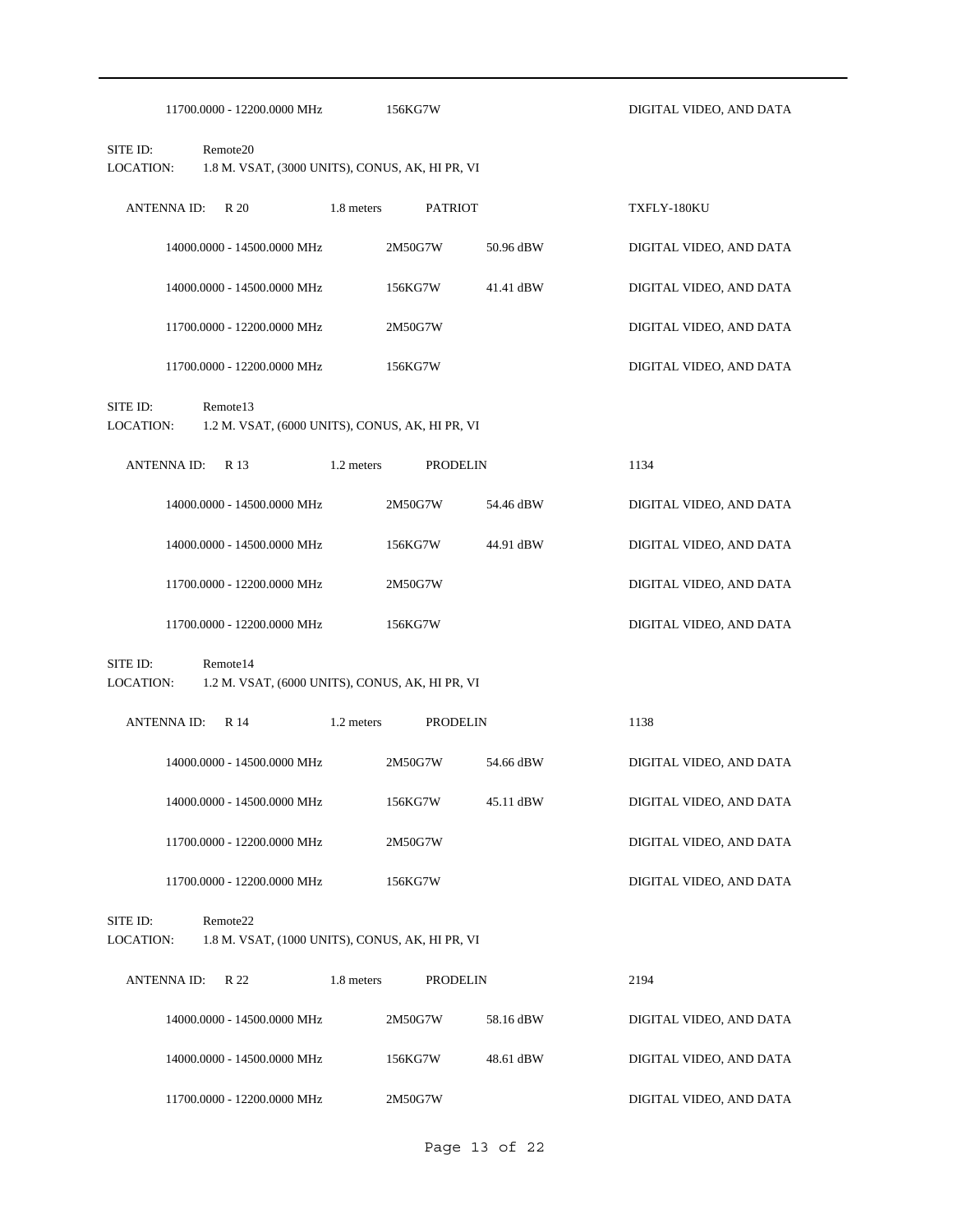|                              |                    | 11700.0000 - 12200.0000 MHz                                                                  |               | 156KG7W |                   |                                                | DIGITAL VIDEO, AND DATA |
|------------------------------|--------------------|----------------------------------------------------------------------------------------------|---------------|---------|-------------------|------------------------------------------------|-------------------------|
| SITE ID:<br>LOCATION:        |                    | Remote <sub>23</sub><br>2.4 M. VSAT, (1000 UNITS), CONUS, AK, HI PR, VI                      |               |         |                   |                                                |                         |
|                              | <b>ANTENNA ID:</b> | R 23                                                                                         | 2.4 meters    |         | <b>PRODELIN</b>   |                                                | 2244                    |
|                              |                    | 14000.0000 - 14500.0000 MHz                                                                  |               | 2M50G7W | 59.06 dBW         |                                                | DIGITAL VIDEO, AND DATA |
|                              |                    | 14000.0000 - 14500.0000 MHz                                                                  |               | 156KG7W | 49.51 dBW         |                                                | DIGITAL VIDEO, AND DATA |
|                              |                    | 11700.0000 - 12200.0000 MHz                                                                  |               | 2M50G7W |                   |                                                | DIGITAL VIDEO, AND DATA |
|                              |                    | 11700.0000 - 12200.0000 MHz                                                                  |               | 156KG7W |                   |                                                | DIGITAL VIDEO, AND DATA |
| SITE ID:<br>LOCATION:        |                    | <b>BACKUP HUB2</b><br>604 E. HOAG ST. (9.0M. HUB2), CLARK, YACOLT, WA<br>45°51'43.00" N LAT. |               |         |                   | $122 \degree 23 \degree 46.00 \degree W$ LONG. |                         |
|                              | <b>ANTENNA ID:</b> | YAC-HUB2                                                                                     | 9 meters      |         | <b>VERTEX/RSI</b> |                                                | 9.0M                    |
|                              |                    | 14000.0000 - 14500.0000 MHz                                                                  |               | 36M0G7W | 85.60 dBW         |                                                | DIGITAL VIDEO, AND DATA |
|                              |                    | 14000.0000 - 14500.0000 MHz                                                                  |               | 156KG7W | 62.00 dBW         |                                                | DIGITAL VIDEO, AND DATA |
|                              |                    | 11700.0000 - 12200.0000 MHz                                                                  |               | 36M0G7W |                   |                                                | DIGITAL VIDEO, AND DATA |
|                              |                    | 11700.0000 - 12200.0000 MHz                                                                  |               | 156KG7W |                   |                                                | DIGITAL VIDEO, AND DATA |
| SITE ID:<br><b>LOCATION:</b> |                    | YAC REMOTE 11<br>0.95M. VSAT, (3000 UNITS), CONUS, AK, HI, PR VI                             |               |         |                   |                                                |                         |
|                              | <b>ANTENNA ID:</b> | <b>YAC-R11</b>                                                                               | $0.95$ meters |         | <b>PRODELIN</b>   |                                                | 1951                    |
|                              |                    | 14000.0000 - 14500.0000 MHz                                                                  |               | 2M50G7W | 52.34 dBW         |                                                | DIGITAL VIDEO, AND DATA |
|                              |                    | 14000.0000 - 14500.0000 MHz                                                                  |               | 156KG7W | 43.11 dBW         |                                                | DIGITAL VIDEO, AND DATA |
|                              |                    | 11700.0000 - 12200.0000 MHz                                                                  |               | 2M50G7W |                   |                                                | DIGITAL VIDEO, AND DATA |
|                              |                    | 11700.0000 - 12200.0000 MHz                                                                  |               | 156KG7W |                   |                                                | DIGITAL VIDEO, AND DATA |
| SITE ID:<br>LOCATION:        |                    | YAC REMOTE 12<br>0.98M. VSAT, (3000 UNITS), CONUS, AK, HI, PR VI                             |               |         |                   |                                                |                         |
|                              | <b>ANTENNA ID:</b> | <b>YAC-R12</b>                                                                               | $0.98$ meters |         | <b>PRODELIN</b>   |                                                | 1981                    |
|                              |                    | 14000.0000 - 14500.0000 MHz                                                                  |               | 2M50G7W | 52.76 dBW         |                                                | DIGITAL VIDEO, AND DATA |
|                              |                    | 14000.0000 - 14500.0000 MHz                                                                  |               | 156KG7W | 43.21 dBW         |                                                | DIGITAL VIDEO, AND DATA |
|                              |                    | 11700.0000 - 12200.0000 MHz                                                                  |               | 2M50G7W |                   |                                                | DIGITAL VIDEO, AND DATA |
|                              |                    |                                                                                              |               |         | Page 14 of 22     |                                                |                         |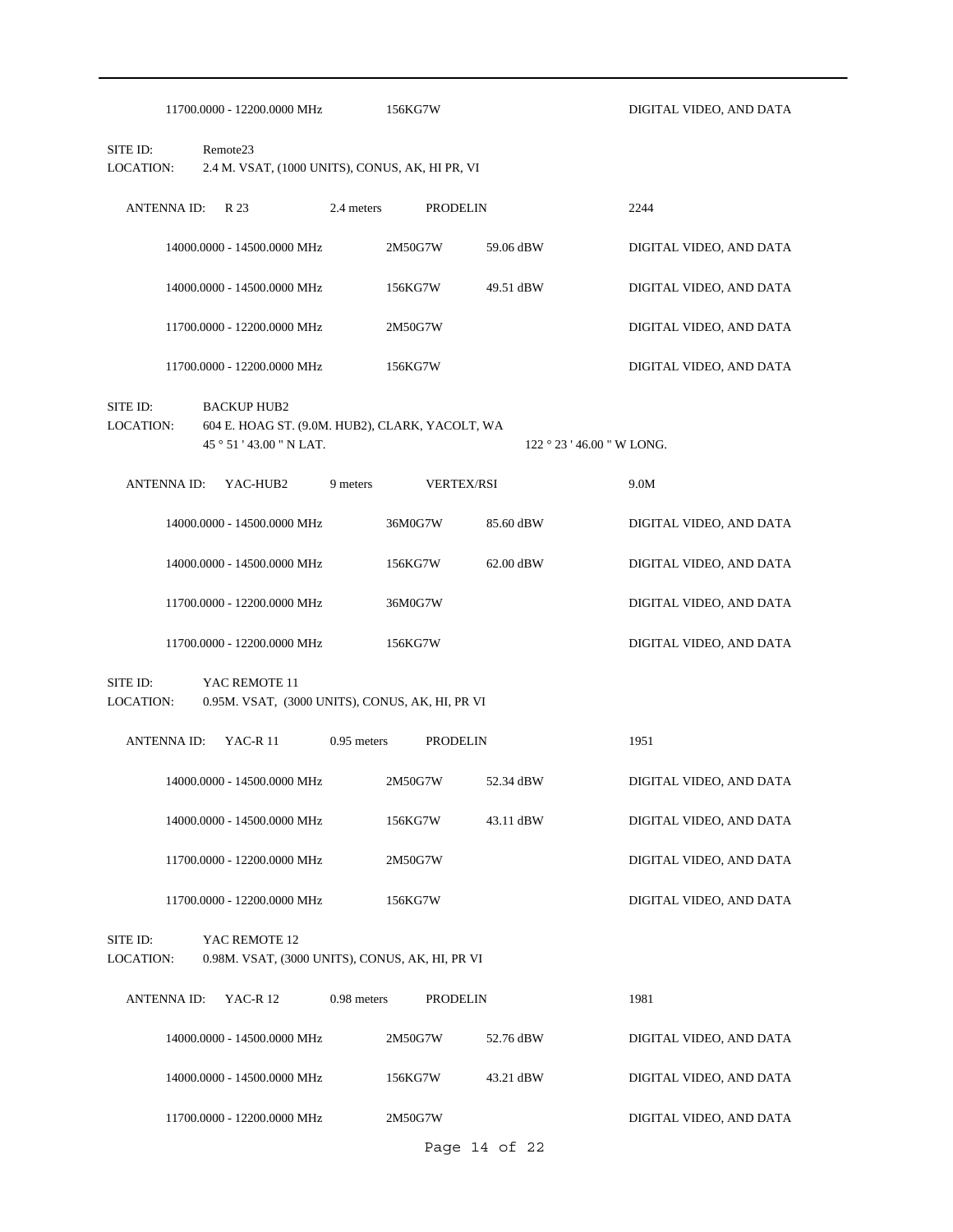| 11700.0000 - 12200.0000 MHz                                                                      | 156KG7W                                         |                       | DIGITAL VIDEO, AND DATA |  |  |
|--------------------------------------------------------------------------------------------------|-------------------------------------------------|-----------------------|-------------------------|--|--|
| SITE ID:<br>YAC REMOTE 17<br>LOCATION:                                                           | 0.96M. VSAT, (3000 UNITS), CONUS, AK, HI, PR VI |                       |                         |  |  |
| <b>ANTENNA ID:</b><br><b>YAC-R17</b><br>$0.96$ meters                                            |                                                 | <b>CHANNEL MASTER</b> | <b>TYPE 960</b>         |  |  |
| 14000.0000 - 14500.0000 MHz                                                                      | 2M50G7W                                         | 52.66 dBW             | DIGITAL VIDEO, AND DATA |  |  |
| 14000.0000 - 14500.0000 MHz                                                                      | 156KG7W                                         | 43.11 dBW             | DIGITAL VIDEO, AND DATA |  |  |
| 11700.0000 - 12200.0000 MHz                                                                      | 2M50G7W                                         |                       | DIGITAL VIDEO, AND DATA |  |  |
| 11700.0000 - 12200.0000 MHz                                                                      | 156KG7W                                         |                       | DIGITAL VIDEO, AND DATA |  |  |
| SITE ID:<br>YAC REMOTE 18<br>LOCATION:<br>1.0M. VSAT, (3000 UNITS), CONUS, AK, HI, PR VI         |                                                 |                       |                         |  |  |
| <b>YAC-R18</b><br><b>ANTENNA ID:</b><br>1 meters                                                 | <b>PATRIOT</b>                                  |                       | TX-INT100KUG            |  |  |
| 14000.0000 - 14500.0000 MHz                                                                      | 2M50G7W                                         | 53.36 dBW             | DIGITAL VIDEO, AND DATA |  |  |
| 14000.0000 - 14500.0000 MHz                                                                      | 156KG7W                                         | 43.81 dBW             | DIGITAL VIDEO, AND DATA |  |  |
| 11700.0000 - 12200.0000 MHz                                                                      | 2M50G7W                                         |                       | DIGITAL VIDEO, AND DATA |  |  |
| 11700.0000 - 12200.0000 MHz                                                                      | 156KG7W                                         |                       | DIGITAL VIDEO, AND DATA |  |  |
| SITE ID:<br>YAC REMOTE 21<br><b>LOCATION:</b><br>0.98M. VSAT, (3000 UNITS), CONUS, AK, HI, PR VI |                                                 |                       |                         |  |  |
| $0.98$ meters<br><b>ANTENNA ID:</b><br>YAC-R 21                                                  | <b>PRODELIN</b>                                 |                       | 1984                    |  |  |
| 14000.0000 - 14500.0000 MHz                                                                      | 2M50G7W                                         | 52.76 dBW             | DIGITAL VIDEO, AND DATA |  |  |
| 14000.0000 - 14500.0000 MHz                                                                      | 156KG7W                                         | 43.21 dBW             | DIGITAL VIDEO, AND DATA |  |  |
| 11700.0000 - 12200.0000 MHz                                                                      | 2M50G7W                                         |                       | DIGITAL VIDEO, AND DATA |  |  |

## **Points of Communication:**

BACKUP HUB2 - ALSAT - (ALSAT)

Remote1 - ALSAT - (ALSAT)

Remote10 - ALSAT - (ALSAT)

Remote13 - ALSAT - (ALSAT)

Remote14 - ALSAT - (ALSAT)

11700.0000 - 12200.0000 MHz 156KG7W DIGITAL VIDEO, AND DATA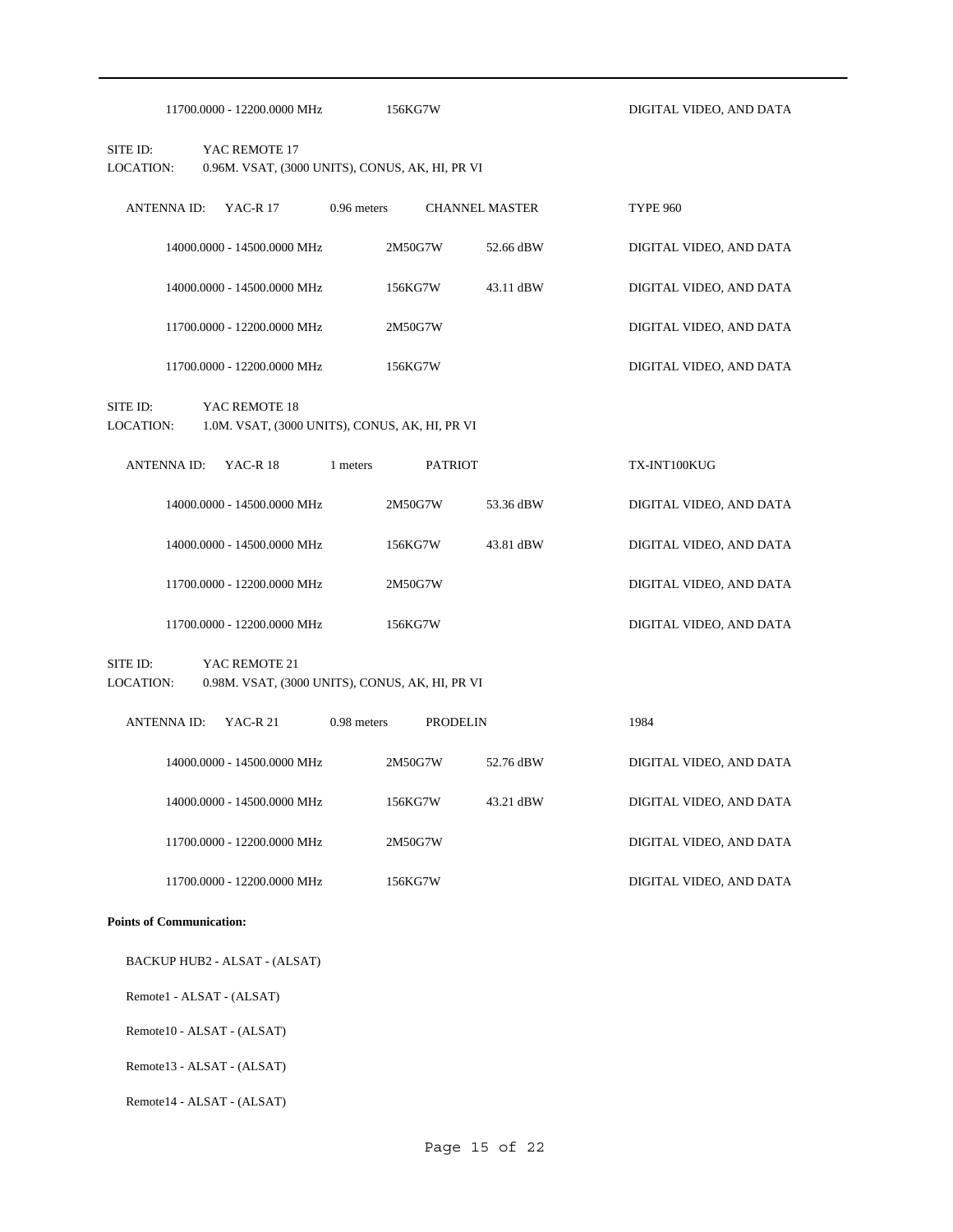Remote15 - ALSAT - (ALSAT)

Remote16 - ALSAT - (ALSAT)

Remote19 - ALSAT - (ALSAT)

Remote2 - ALSAT - (ALSAT)

Remote20 - ALSAT - (ALSAT)

Remote22 - ALSAT - (ALSAT)

Remote23 - ALSAT - (ALSAT)

Remote3 - ALSAT - (ALSAT)

Remote4 - ALSAT - (ALSAT)

Remote5 - ALSAT - (ALSAT)

Remote6 - ALSAT - (ALSAT)

Remote7 - ALSAT - (ALSAT)

Remote8 - ALSAT - (ALSAT)

YAC REMOTE 11 - GALAXY 28 - (89.0 W.L.)

YAC REMOTE 12 - GALAXY 28 - (89.0 W.L.)

YAC REMOTE 17 - GALAXY 28 - (89.0 W.L.)

YAC REMOTE 18 - GALAXY 28 - (89.0 W.L.)

YAC REMOTE 21 - GALAXY 28 - (89.0 W.L.)

YAC/HUB - ALSAT - (ALSAT)

**SES-MOD-20090203-00136** E E000576 **Class of Station:** Fixed Earth Stations Application for Modification SPACENET SERVICES LICENSE SUB, INC. **Nature of Service:** Fixed Satellite Service "MOD" to add an additional 9.3 meter FSS Ku-band earth station antenna to it's existing license. 33 ° 55 ' 40.00 " N LAT. SITE ID: HUB 841 LIVINGSTON COURT, COBB, MARIETTA, GA 84 ° 29 ' 46.00 " W LONG. LOCATION: ANTENNA ID: 9.3M1 9.3 meters VERTEX INC. 9.3KPK 46.40 dBW 128 KBPS, 1/2 RATE FEC, BPSK, 425 KHZ, DIGITAL DATA 14000.0000 - 14500.0000 MHz 425KG7D 49.40 dBW 256 KBPS, 1/2 RATE FEC, QPSK, 400 KHZ, DIGITAL DATA 14000.0000 - 14500.0000 MHz 400KG7D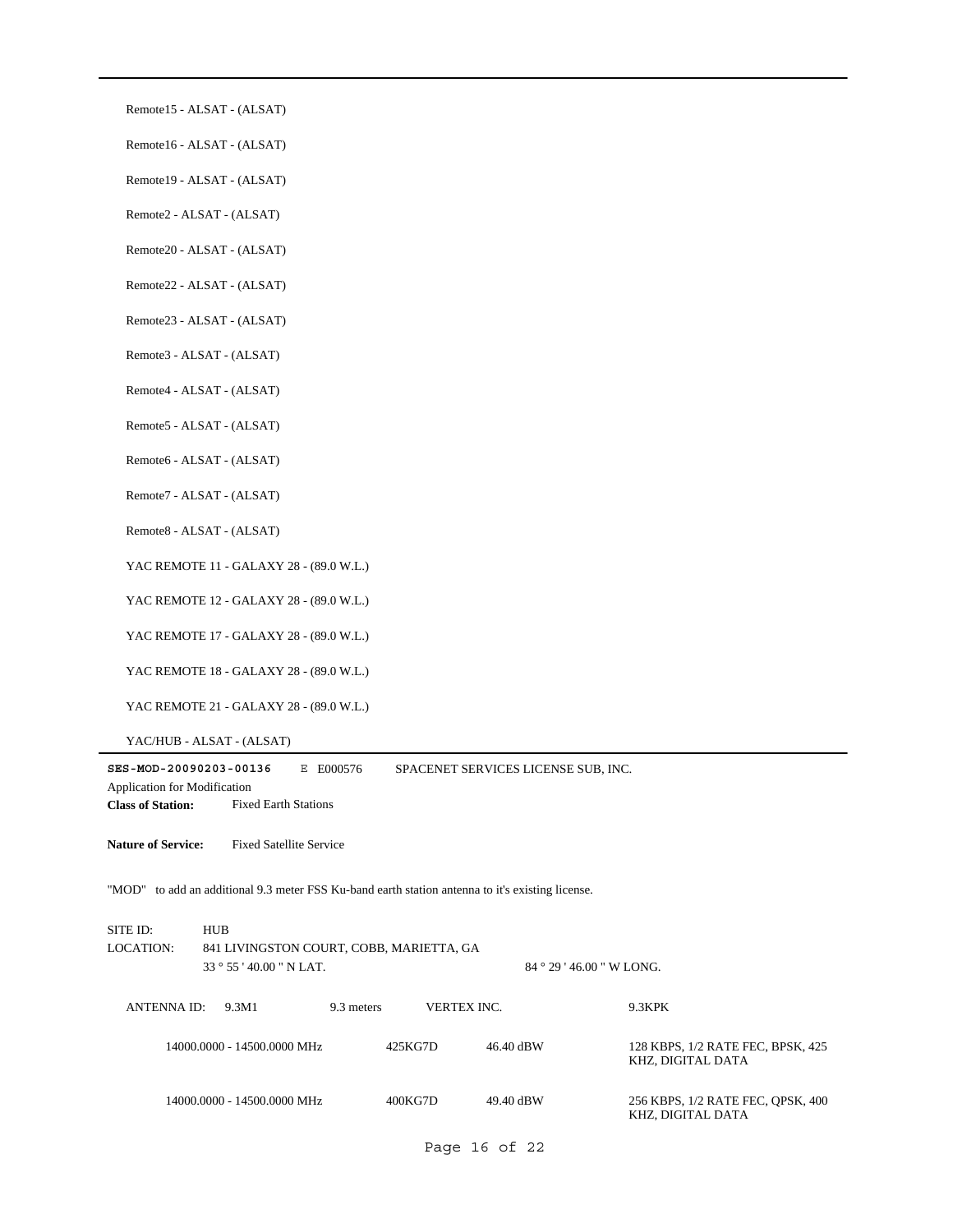| 14000.0000 - 14500.0000 MHz | 800KG7D | 49.40 dBW | 256 KBPS, 1/2 RATE FEC, BPSK, 800<br>KHZ, DIGITAL DATA                            |
|-----------------------------|---------|-----------|-----------------------------------------------------------------------------------|
| 14000.0000 - 14500.0000 MHz | 600KG7D | 51.15 dBW | 384 KBPS, 1/2 RATE FEC, QPSK, 600<br>KHZ, DIGITAL DATA                            |
| 14000.0000 - 14500.0000 MHz | 1M20G7D | 51.15 dBW | 384 KBPS, 1/2 RATE FEC, QPSK, 600<br>KHZ, DIGITAL DATA                            |
| 14000.0000 - 14500.0000 MHz | 800KG7D | 52.40 dBW | 512 KBPS, 1/2 RATE FEC, QPSK, 800<br>KHZ, DIGITAL DATA                            |
| 14000.0000 - 14500.0000 MHz | 1M60G7D | 52.40 dBW | 512 KBPS, 1/2 RATE FEC, BPSK, 1600<br>KHZ, DIGITAL DATA                           |
| 14000.0000 - 14500.0000 MHz | 1M20G7D | 54.15 dBW | 768 KBPS, 1/2 RATE FEC, QPSK, 1200<br>KHZ, DIGITAL DATA                           |
| 14000.0000 - 14500.0000 MHz | 2M40G7D | 54.15 dBW | 768 KBPS, 1/2 RATE FEC, BPSK, 2400<br>KHZ, DIGITAL DATA                           |
| 14000.0000 - 14500.0000 MHz | 1M60G7D | 55.40 dBW | 1024 KBPS, 1/2 RATE FEC, OPSK,<br>1600 KHZ, DIGITAL DATA                          |
| 14000.0000 - 14500.0000 MHz | 3M20G7D | 55.40 dBW | 1024 KBPS, 1/2 RATE FEC, BPSK,<br>3200 KHZ, DIGITAL DATA                          |
| 14000.0000 - 14500.0000 MHz | 2M40G7D | 57.15 dBW | 1536 KBPS, 1/2 RATE FEC, BPSK,<br>2400 KHZ, DIGITAL DATA                          |
| 14000.0000 - 14500.0000 MHz | 4M80G7D | 57.15 dBW | 1536 KBPS, 1/2 RATE FEC, BPSK,<br>4800 KHZ, DIGITAL DATA                          |
| 14000.0000 - 14500.0000 MHz | 3M20G7D | 58.40 dBW | 2048 KBPS, 1/2 RATE FEC, OPSK,<br>3200 KHZ, DIGITAL DATA                          |
| 14000.0000 - 14500.0000 MHz | 6M40G7D | 58.40 dBW | 2048 KBPS, 1/2 RATE FEC, BPSK,<br>6400 KHZ, DIGITAL DATA                          |
| 14000.0000 - 14500.0000 MHz | 6M10G7D | 65.20 dBW | 3500 KSPS, 1/2, 2/3, 3/4, 5/6, 7/8 RATE<br>FEC, OPSK, 6100 KHZ, DIGITAL<br>DATA   |
| 14000.0000 - 14500.0000 MHz | 8M10G7D | 66.46 dBW | 6000 KSPS, 1/2, 2/3, 3/4, 5/6, 7/8 RATE<br>FEC, QPSK, 8100 KHZ, DIGITAL<br>DATA   |
| 14000.0000 - 14500.0000 MHz | 10M8G7D | 67.70 dBW | 8000 KSPS, 1/2, 2/3, 3/4, 5/6, 7/8 RATE<br>FEC, OPSK, 10800 KHZ, DIGITAL<br>DATA  |
| 14000.0000 - 14500.0000 MHz | 16M2G7D | 69.47 dBW | 12000 KSPS, 1/2, 2/3, 3/4, 5/6, 7/8<br>RATE FEC, QPSK, 16200 KHZ,<br>DIGITAL DATA |
| 14000.0000 - 14500.0000 MHz | 21M6G7D | 70.70 dBW | 16000 KSPS, 1/2, 2/3, 3/4, 5/6, 7/8<br>RATE FEC, QPSK, 21600 KHZ,<br>DIGITAL DATA |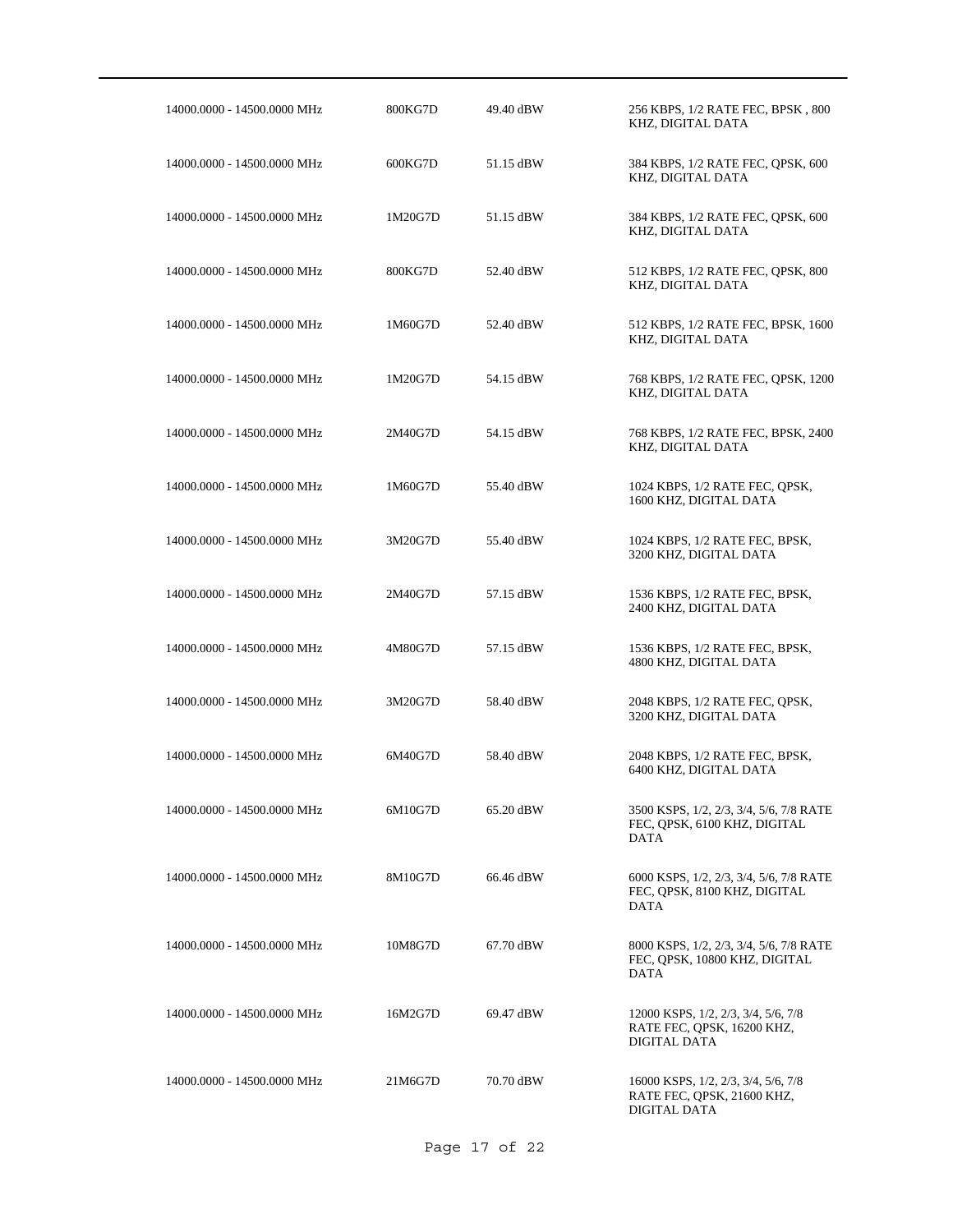|             | 14000.0000 - 14500.0000 MHz |            | 36M0G7D     | 72.94 dBW | 26700 KSPS, 1/2, 2/3, 3/4, 5/6, 7/8<br>RATE FEC, QPSK, 21600 KHZ,<br>DIGITAL DATA |
|-------------|-----------------------------|------------|-------------|-----------|-----------------------------------------------------------------------------------|
|             | 14000.0000 - 14500.0000 MHz |            | 43M2G7D     | 73.73 dBW | 32000 KSPS, 1/2, 2/3, 3/4, 5/6, 7/8<br>RATE FEC, QPSK, 4300 KHZ,<br>DIGITAL DATA  |
|             | 14000.0000 - 14500.0000 MHz |            | 54M0G7D     | 74.70 dBW | 40000 KSPS, 1/2, 2/3, 3/4, 5/6, 7/8<br>RATE FEC, QPSK, 54000 KHZ,<br>DIGITAL DATA |
|             | 11700.0000 - 12200.0000 MHz |            | 100KG7D     |           | 38.4 KBPS, 1/2 RATE FEC, DPSK<br>(BPSK VARIANT), 100 KHZ, DIGITAL<br><b>DATA</b>  |
|             | 11700.0000 - 12200.0000 MHz |            | 60K0G7D     |           | 38.4 KBPS, 1/2 RATE FEC, MSK<br>(QPSK VARIANT), 60 KHZ, DIGITAL<br><b>DATA</b>    |
|             | 11700.0000 - 12200.0000 MHz |            | 200KG7D     |           | 76.8 KBPS, 1/2 RATE FEC, DPSK<br>(BPSK VARIANT), 200 KHZ, DIGITAL<br><b>DATA</b>  |
|             | 11700.0000 - 12200.0000 MHz |            | 120KG7D     |           | 76.8 KBPS, 1/2 RATE FEC, MSK<br>(OPSK VARIANT), 120 KHZ, DIGITAL<br><b>DATA</b>   |
|             | 11700.0000 - 12200.0000 MHz |            | 400KG7D     |           | 153.6 KBPS, 1/2 RATE FEC, DPSK<br>(BPSK VARIANT), 120 KHZ, DIGITAL<br><b>DATA</b> |
|             | 11700.0000 - 12200.0000 MHz |            | 240KG7D     |           | 153.6 KBPS, 1/2 RATE FEC, MSK<br>(QPSK VARIANT), 240 KHZ, DIGITAL<br><b>DATA</b>  |
|             | 11700.0000 - 12200.0000 MHz |            | 800KG7D     |           | 307.2 KBPS, 1/2 RATE FEC, DPSK<br>(BPSK VARIANT), 800 KHZ, DIGITAL<br>DATA        |
|             | 11700.0000 - 12200.0000 MHz |            | 480KG7D     |           | 307.2 KBPS, 1/2 RATE FEC, MSK<br>(QPSK VARIANT), 480 KHZ, DIGITAL<br><b>DATA</b>  |
| ANTENNA ID: | 9.3M2                       | 9.3 meters | VERTEX INC. |           | 9.3KPK                                                                            |
|             | 14000.0000 - 14500.0000 MHz |            | 425KG7D     | 46.40 dBW | 128 KBPS, 1/2 RATE FEC, BPSK, 425<br>KHZ, DIGITAL DATA                            |
|             | 14000.0000 - 14500.0000 MHz |            | 400KG7D     | 49.40 dBW | 256 KBPS, 1/2 RATE FEC, OPSK, 400<br>KHZ, DIGITAL DATA                            |
|             | 14000.0000 - 14500.0000 MHz |            | 800KG7D     | 49.40 dBW | 256 KBPS, 1/2 RATE FEC, BPSK, 800<br>KHZ, DIGITAL DATA                            |
|             | 14000.0000 - 14500.0000 MHz |            | 600KG7D     | 51.15 dBW | 384 KBPS, 1/2 RATE FEC, QPSK, 600<br>KHZ, DIGITAL DATA                            |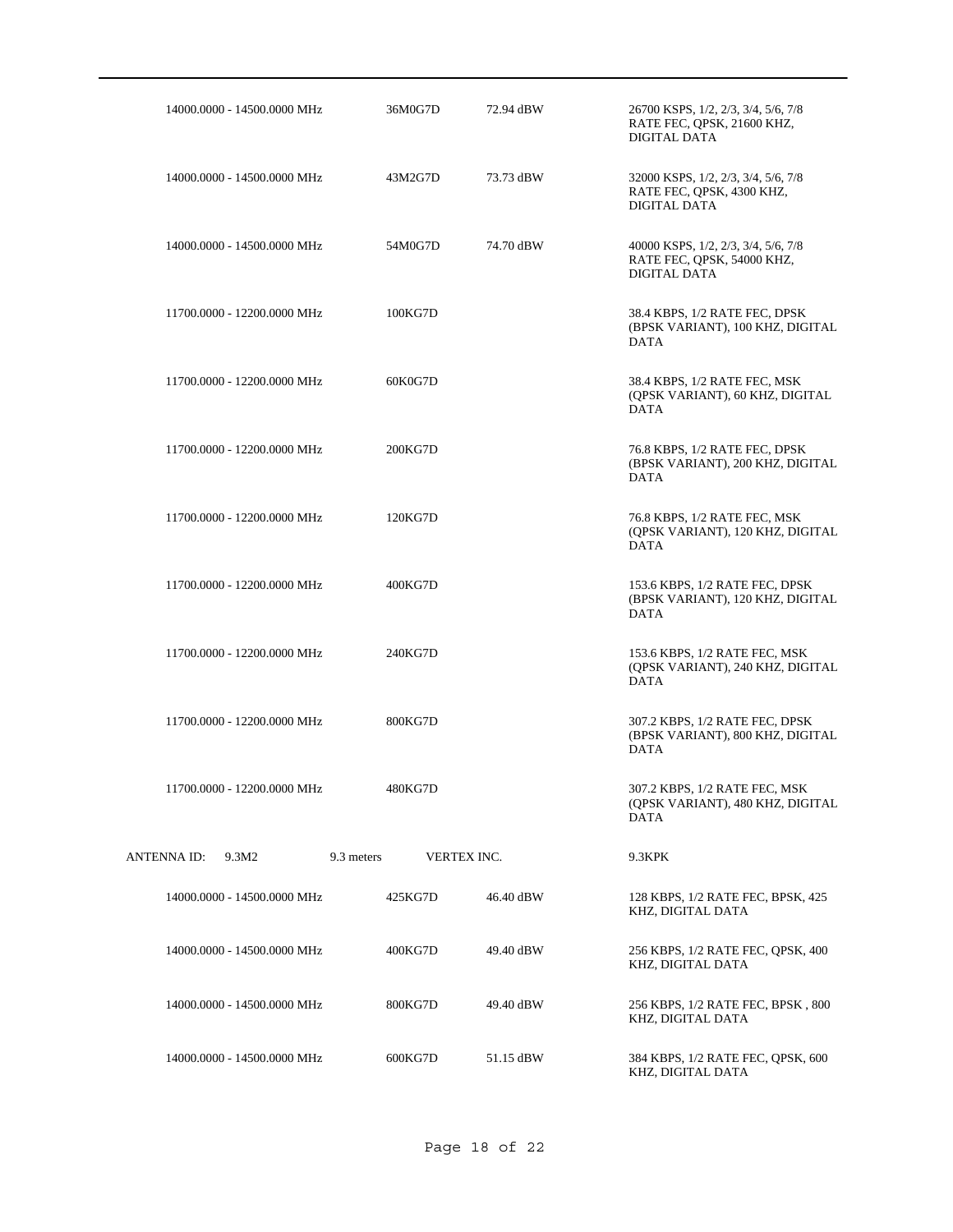| 14000.0000 - 14500.0000 MHz | 1M20G7D | 51.15 dBW | 384 KBPS, 1/2 RATE FEC, QPSK, 600<br>KHZ, DIGITAL DATA                                 |
|-----------------------------|---------|-----------|----------------------------------------------------------------------------------------|
| 14000.0000 - 14500.0000 MHz | 800KG7D | 52.40 dBW | 512 KBPS, 1/2 RATE FEC, QPSK, 800<br>KHZ, DIGITAL DATA                                 |
| 14000.0000 - 14500.0000 MHz | 1M60G7D | 52.40 dBW | 512 KBPS, 1/2 RATE FEC, BPSK, 1600<br>KHZ, DIGITAL DATA                                |
| 14000.0000 - 14500.0000 MHz | 1M20G7D | 54.15 dBW | 768 KBPS, 1/2 RATE FEC, QPSK, 1200<br>KHZ, DIGITAL DATA                                |
| 14000.0000 - 14500.0000 MHz | 2M40G7D | 54.15 dBW | 768 KBPS, 1/2 RATE FEC, BPSK, 2400<br>KHZ, DIGITAL DATA                                |
| 14000.0000 - 14500.0000 MHz | 1M60G7D | 55.40 dBW | 1024 KBPS, 1/2 RATE FEC, QPSK,<br>1600 KHZ, DIGITAL DATA                               |
| 14000.0000 - 14500.0000 MHz | 3M20G7D | 55.40 dBW | 1024 KBPS, 1/2 RATE FEC, BPSK,<br>3200 KHZ, DIGITAL DATA                               |
| 14000.0000 - 14500.0000 MHz | 2M40G7D | 57.15 dBW | 1536 KBPS, 1/2 RATE FEC, BPSK,<br>2400 KHZ, DIGITAL DATA                               |
| 14000.0000 - 14500.0000 MHz | 4M80G7D | 57.15 dBW | 1536 KBPS, 1/2 RATE FEC, BPSK,<br>4800 KHZ, DIGITAL DATA                               |
| 14000.0000 - 14500.0000 MHz | 3M20G7D | 58.40 dBW | 2048 KBPS, 1/2 RATE FEC, QPSK,<br>3200 KHZ, DIGITAL DATA                               |
| 14000.0000 - 14500.0000 MHz | 6M40G7D | 58.40 dBW | 2048 KBPS, 1/2 RATE FEC, QPSK,<br>3200 KHZ, DIGITAL DATA                               |
| 14000.0000 - 14500.0000 MHz | 6M10G7D | 65.20 dBW | 3500 KSPS, 1/2, 2/3, 3/4, 5/6, 7/8 RATE<br>FEC, QPSK, 6100 KHZ, DIGITAL<br><b>DATA</b> |
| 14000.0000 - 14500.0000 MHz | 8M10G7D | 66.46 dBW | 6000 KSPS, 1/2, 2/3, 3/4, 5/6, 7/8 RATE<br>FEC, QPSK, 8100 KHZ, DIGITAL<br>DATA        |
| 14000.0000 - 14500.0000 MHz | 10M8G7D | 67.70 dBW | 8000 KSPS, 1/2, 2/3, 3/4, 5/6, 7/8 RATE<br>FEC, OPSK, 10800 KHZ, DIGITAL<br>DATA       |
| 14000.0000 - 14500.0000 MHz | 16M2G7D | 69.47 dBW | 12000 KSPS, 1/2, 2/3, 3/4, 5/6, 7/8<br>RATE FEC, QPSK, 16200 KHZ,<br>DIGITAL DATA      |
| 14000.0000 - 14500.0000 MHz | 21M6G7D | 70.70 dBW | 16000 KSPS, 1/2, 2/3, 3/4, 5/6, 7/8<br>RATE FEC, QPSK, 21600 KHZ,<br>DIGITAL DATA      |
| 14000.0000 - 14500.0000 MHz | 36M0G7D | 72.94 dBW | 26700 KSPS, 1/2, 2/3, 3/4, 5/6, 7/8<br>RATE FEC, QPSK, 21600 KHZ,<br>DIGITAL DATA      |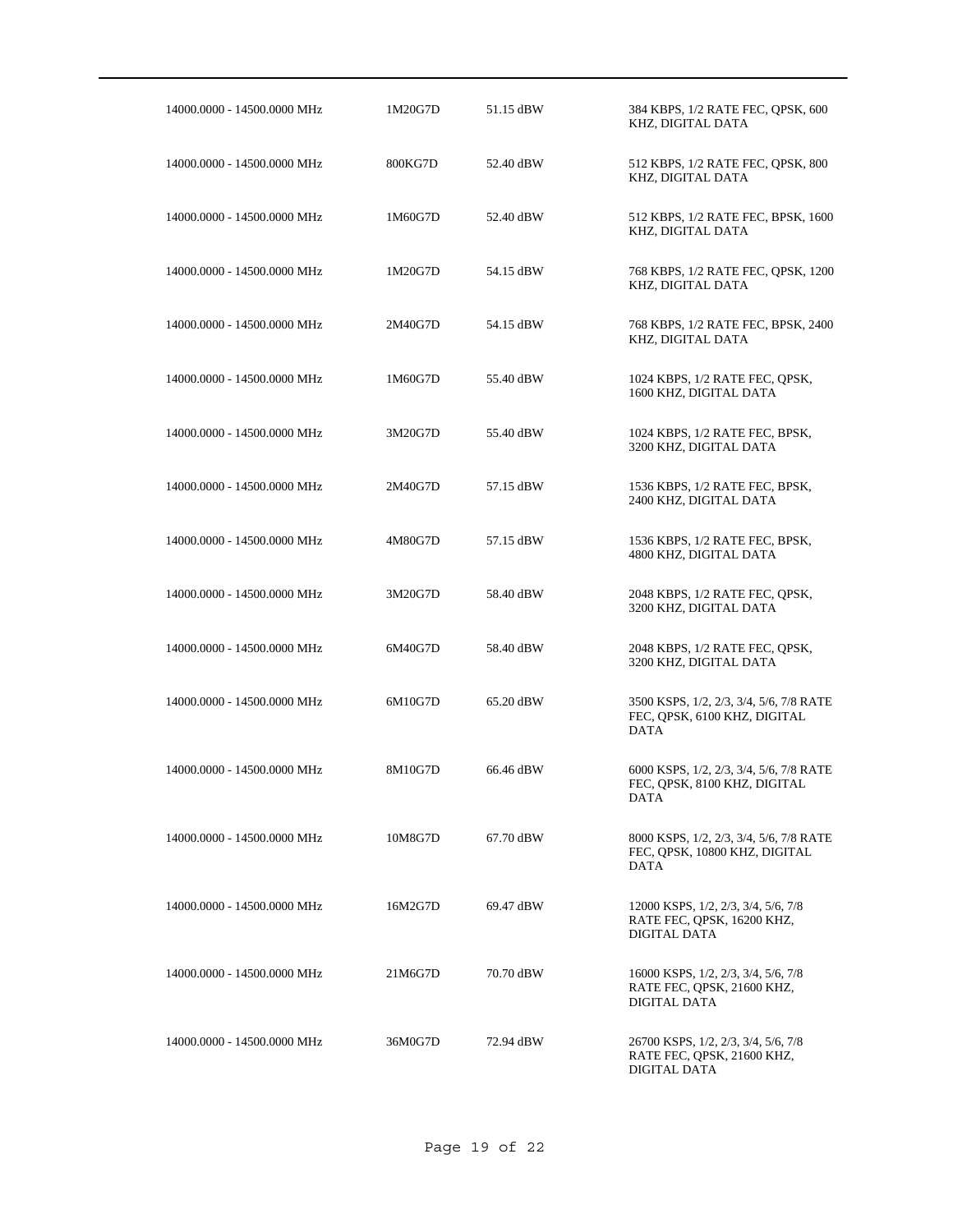|                   | 14000.0000 - 14500.0000 MHz |            | 43M2G7D |             | 73.73 dBW | 32000 KSPS, 1/2, 2/3, 3/4, 5/6, 7/8<br>RATE FEC, QPSK, 4300 KHZ,<br>DIGITAL DATA  |
|-------------------|-----------------------------|------------|---------|-------------|-----------|-----------------------------------------------------------------------------------|
|                   | 14000.0000 - 14500.0000 MHz |            | 54M0G7D |             | 74.70 dBW | 40000 KSPS, 1/2, 2/3, 3/4, 5/6, 7/8<br>RATE FEC, QPSK, 54000 KHZ,<br>DIGITAL DATA |
|                   | 11700.0000 - 12200.0000 MHz |            | 100KG7D |             |           | 38.4 KBPS, 1/2 RATE FEC, DPSK<br>(BPSK VARIANT), 100 KHZ, DIGITAL<br><b>DATA</b>  |
|                   | 11700.0000 - 12200.0000 MHz |            | 60K0G7D |             |           | 38.4 KBPS, 1/2 RATE FEC, MSK<br>(QPSK VARIANT), 60 KHZ, DIGITAL<br><b>DATA</b>    |
|                   | 11700.0000 - 12200.0000 MHz |            | 200KG7D |             |           | 76.8 KBPS, 1/2 RATE FEC, DPSK<br>(BPSK VARIANT), 200 KHZ, DIGITAL<br><b>DATA</b>  |
|                   | 11700.0000 - 12200.0000 MHz |            | 120KG7D |             |           | 76.8 KBPS, 1/2 RATE FEC, MSK<br>(OPSK VARIANT), 120 KHZ, DIGITAL<br><b>DATA</b>   |
|                   | 11700.0000 - 12200.0000 MHz |            | 400KG7D |             |           | 153.6 KBPS, 1/2 RATE FEC, DPSK<br>(BPSK VARIANT), 120 KHZ, DIGITAL<br><b>DATA</b> |
|                   | 11700.0000 - 12200.0000 MHz |            | 240KG7D |             |           | 153.6 KBPS, 1/2 RATE FEC, MSK<br>(QPSK VARIANT), 240 KHZ, DIGITAL<br><b>DATA</b>  |
|                   | 11700.0000 - 12200.0000 MHz |            | 800KG7D |             |           | 307.2 KBPS, 1/2 RATE FEC, DPSK<br>(BPSK VARIANT), 800 KHZ, DIGITAL<br><b>DATA</b> |
|                   | 11700.0000 - 12200.0000 MHz |            | 480KG7D |             |           | 307.2 KBPS, 1/2 RATE FEC, MSK<br>(QPSK VARIANT), 480 KHZ, DIGITAL<br>DATA         |
| ANTENNA ID: 9.3M3 |                             | 9.3 meters |         | VERTEX INC. |           | 9.3KPK                                                                            |
|                   | 14000.0000 - 14500.0000 MHz |            | 8M10G7D |             | 78.80 dBW | DIGITAL PHASE MODULATED<br><b>DATA</b>                                            |
|                   | 14000.0000 - 14500.0000 MHz |            | 800KG7D |             | 68.70 dBW | DIGITAL PHASE MODULATED<br><b>DATA</b>                                            |
|                   | 14000.0000 - 14500.0000 MHz |            | 6M40G7D |             | 77.70 dBW | DIGITAL PHASE MODULATED<br><b>DATA</b>                                            |
|                   | 14000.0000 - 14500.0000 MHz |            | 54M0G7D |             | 82.20 dBW | DIGITAL PHASE MODULATED<br><b>DATA</b>                                            |
|                   | 14000.0000 - 14500.0000 MHz |            | 4M80G7D |             | 76.50 dBW | DIGITAL PHASE MODULATED<br><b>DATA</b>                                            |
|                   | 14000.0000 - 14500.0000 MHz |            | 400KG7D |             | 65.70 dBW | DIGITAL PHASE MODULATED<br><b>DATA</b>                                            |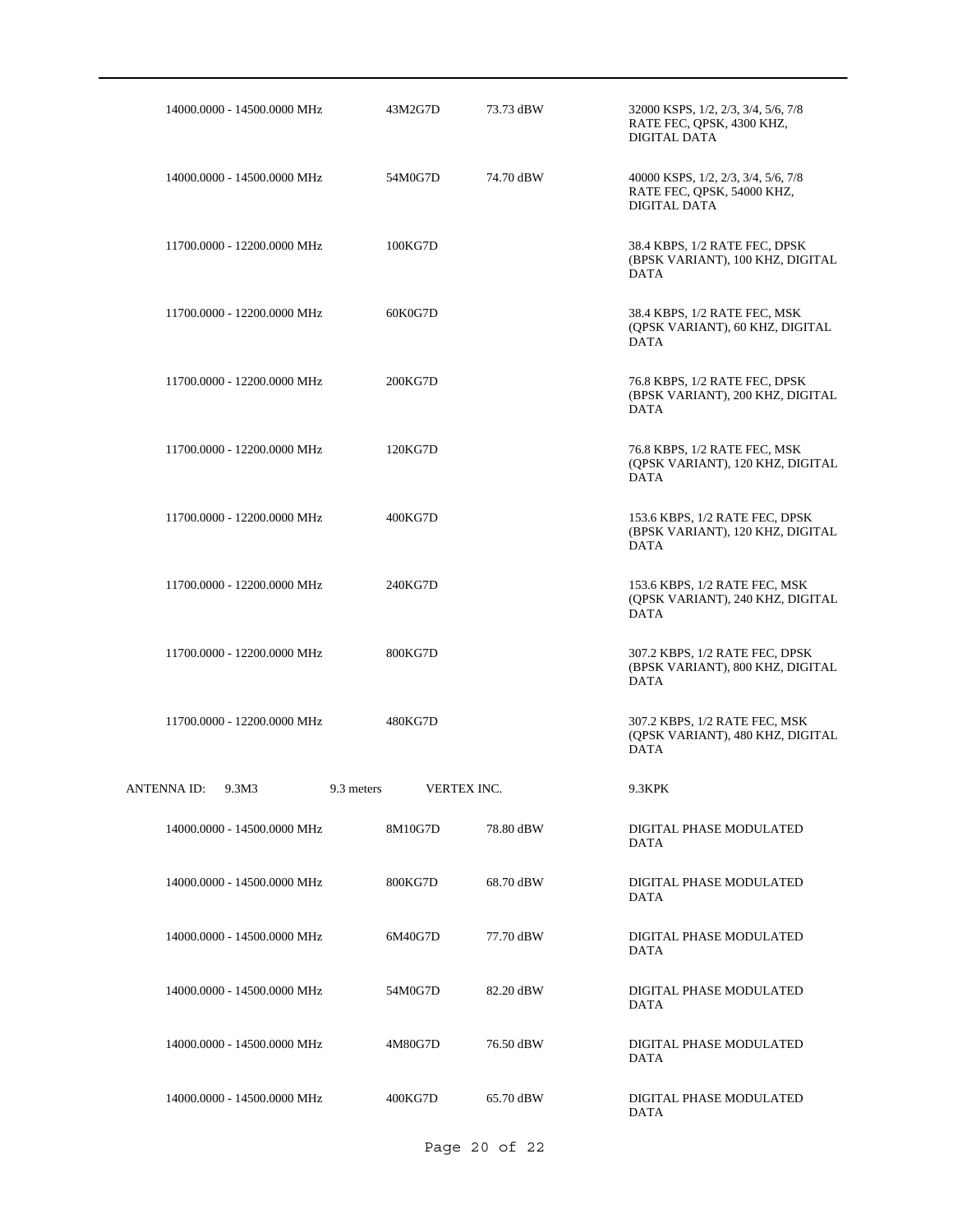| 14000.0000 - 14500.0000 MHz | 3M20G7D | 74.70 dBW | DIGITAL PHASE MODULATED<br><b>DATA</b> |
|-----------------------------|---------|-----------|----------------------------------------|
| 14000.0000 - 14500.0000 MHz | 36M0G7D | 82.10 dBW | DIGITAL PHASE MODULATED<br><b>DATA</b> |
| 14000.0000 - 14500.0000 MHz | 300KG7D | 64.50 dBW | DIGITAL PHASE MODULATED<br><b>DATA</b> |
| 14000.0000 - 14500.0000 MHz | 2M40G7D | 73.50 dBW | DIGITAL PHASE MODULATED<br><b>DATA</b> |
| 14000.0000 - 14500.0000 MHz | 21M6G7D | 81.00 dBW | DIGITAL PHASE MODULATED<br><b>DATA</b> |
| 14000.0000 - 14500.0000 MHz | 200KG7D | 62.70 dBW | DIGITAL PHASE MODULATED<br><b>DATA</b> |
| 14000.0000 - 14500.0000 MHz | 1M20G7D | 70.50 dBW | DIGITAL PHASE MODULATED<br><b>DATA</b> |
| 14000.0000 - 14500.0000 MHz | 16M2G7D | 81.80 dBW | DIGITAL PHASE MODULATED<br><b>DATA</b> |
| 14000.0000 - 14500.0000 MHz | 100KG7D | 59.70 dBW | DIGITAL PHASE MODULATED<br><b>DATA</b> |
| 14000.0000 - 14500.0000 MHz | 26M0G7D | 82.10 dBW | DIGITAL PHASE MODULATED<br><b>DATA</b> |
| 11700.0000 - 12200.0000 MHz | 800KG7D |           | DIGITAL PHASE MODULATED<br><b>DATA</b> |
| 11700.0000 - 12200.0000 MHz | 400KG7D |           | DIGITAL PHASE MODULATED<br><b>DATA</b> |
| 11700.0000 - 12200.0000 MHz | 3M20G7D |           | DIGITAL PHASE MODULATED<br><b>DATA</b> |
| 11700.0000 - 12200.0000 MHz | 36M0G7D |           | DIGITAL PHASE MODULATED<br>DATA        |
| 11700.0000 - 12200.0000 MHz | 2M40G7D |           | DIGITAL PHASE MODULATED<br>DATA        |
| 11700.0000 - 12200.0000 MHz | 200KG7D |           | DIGITAL PHASE MODULATED<br><b>DATA</b> |
| 11700.0000 - 12200.0000 MHz | 1M20G7D |           | DIGITAL PHASE MODULATED<br><b>DATA</b> |
| 11700.0000 - 12200.0000 MHz | 15M0G7D |           | DIGITAL PHASE MODULATED<br>DATA        |
| 11700.0000 - 12200.0000 MHz | 120KG7D |           | DIGITAL PHASE MODULATED<br>DATA        |